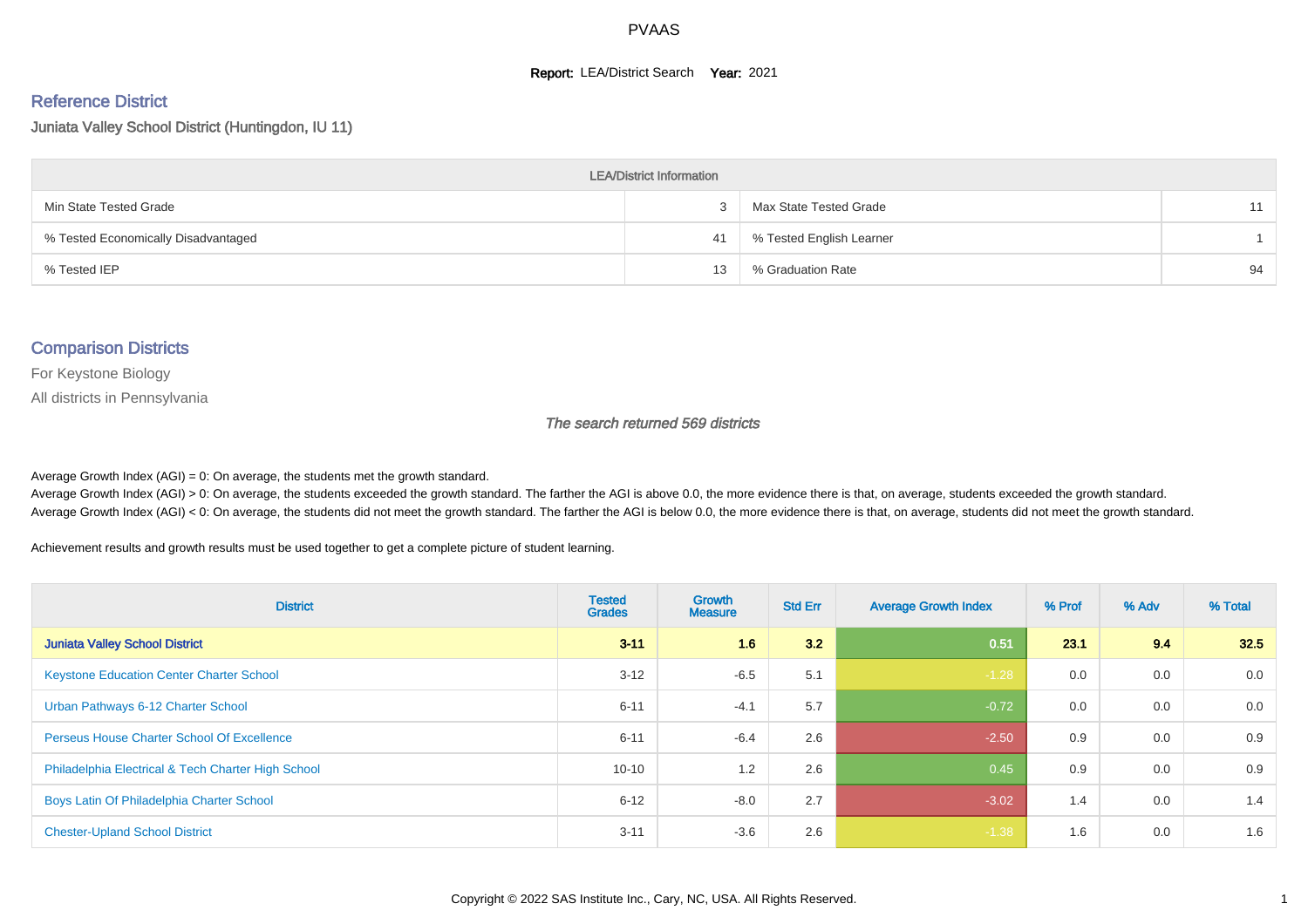| <b>District</b>                                                       | <b>Tested</b><br><b>Grades</b> | <b>Growth</b><br><b>Measure</b> | <b>Std Err</b> | <b>Average Growth Index</b> | % Prof | % Adv   | % Total |
|-----------------------------------------------------------------------|--------------------------------|---------------------------------|----------------|-----------------------------|--------|---------|---------|
| <b>Juniata Valley School District</b>                                 | $3 - 11$                       | 1.6                             | 3.2            | 0.51                        | 23.1   | 9.4     | 32.5    |
| <b>Aliquippa School District</b>                                      | $3 - 11$                       | $-20.0$                         | 3.6            | $-5.54$                     | 1.7    | 0.0     | 1.7     |
| <b>Innovative Arts Academy Charter School</b>                         | $6 - 11$                       | $-7.2$                          | 2.5            | $-2.83$                     | 2.0    | 0.0     | 2.0     |
| <b>Chester Charter Scholars Academy Charter School</b>                | $3 - 12$                       | $-6.2$                          | 3.3            | $-1.88$                     | 2.2    | 0.0     | 2.2     |
| La Academia Partnership Charter School                                | $6 - 11$                       | $-15.5$                         | 5.7            | $-2.70$                     | 2.3    | 0.0     | 2.3     |
| People For People Charter School                                      | $3 - 12$                       | 6.4                             | 5.6            | $1.15$                      | 2.4    | 0.0     | 2.4     |
| <b>Sto-Rox School District</b>                                        | $3 - 10$                       | $-7.0$                          | 3.5            | $-1.99$                     | 3.2    | 0.0     | 3.2     |
| <b>Mastery Charter School - Gratz Campus</b>                          | $7 - 10$                       | $-9.5$                          | 4.6            | $-2.09$                     | 0.0    | 3.4     | 3.4     |
| <b>Universal Audenried Charter School</b>                             | $9 - 11$                       | $-3.8$                          | 2.5            | $-1.53$                     | 3.0    | 0.5     | 3.5     |
| <b>Tech Freire Charter School</b>                                     | $9 - 11$                       | 0.7                             | 2.5            | 0.27                        | 3.6    | 0.0     | 3.6     |
| <b>York City School District</b>                                      | $3 - 12$                       | $-17.7$                         | 1.8            | $-10.05$                    | 3.2    | 0.7     | 3.9     |
| <b>Clairton City School District</b>                                  | $3 - 11$                       | $-1.6$                          | 5.0            | $-0.32$                     | 3.8    | 0.5     | 4.4     |
| Aspira Bilingual Cyber Charter School                                 | $3 - 11$                       | 5.1                             | 5.8            | 0.87                        | 4.8    | $0.0\,$ | 4.8     |
| <b>Claysburg-Kimmel School District</b>                               | $3 - 11$                       | $-1.2$                          | 5.2            | $-0.22$                     | 5.0    | 0.0     | $5.0$   |
| <b>West Side CTC</b>                                                  | $9 - 10$                       | $-32.0$                         | 3.9            | $-8.16$                     | 5.9    | 0.0     | 5.9     |
| <b>Allentown City School District</b>                                 | $3 - 12$                       | $-16.9$                         | 1.4            | $-12.37$                    | 5.9    | 0.4     | 6.3     |
| Morrisville Borough School District                                   | $3 - 11$                       | $-13.1$                         | 3.7            | $-3.52$                     | 4.9    | 1.6     | 6.6     |
| <b>Belmont Charter School</b>                                         | $3 - 10$                       | 2.2                             | 3.4            | 0.64                        | 5.3    | 1.8     | $7.0$   |
| <b>Lawrence County CTC</b>                                            | $10 - 11$                      | $-9.8$                          | 3.7            | $-2.68$                     | 7.3    | 0.0     | $7.3$   |
| <b>Propel Charter School-Homestead</b>                                | $3 - 11$                       | $-5.0$                          | 3.9            | $-1.27$                     | 7.3    | 0.0     | $7.3$   |
| <b>Turkeyfoot Valley Area School District</b>                         | $3 - 12$                       | $-15.4$                         | 5.8            | $-2.66$                     | 3.8    | 3.8     | 7.6     |
| Preparatory Charter School Of Mathematics, Science, Tech, And Careers | $9 - 10$                       | $-5.1$                          | 2.5            | $-2.03$                     | 6.3    | 1.4     | 7.7     |
| <b>Propel Charter School-Montour</b>                                  | $3 - 10$                       | $-3.4$                          | 3.6            | $-0.93$                     | 7.7    | 0.0     | 7.7     |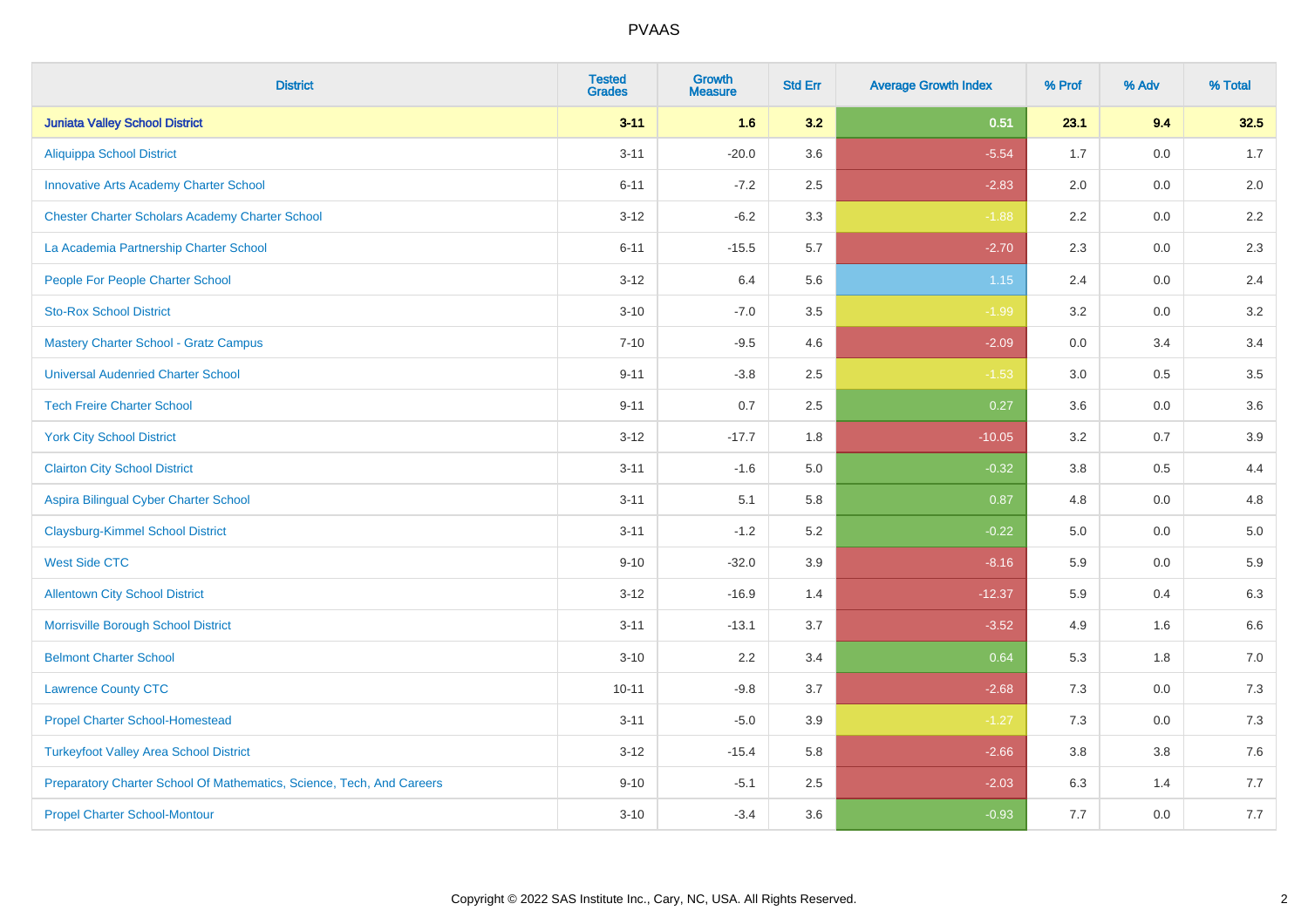| <b>District</b>                                   | <b>Tested</b><br><b>Grades</b> | <b>Growth</b><br><b>Measure</b> | <b>Std Err</b> | <b>Average Growth Index</b> | % Prof | % Adv | % Total |
|---------------------------------------------------|--------------------------------|---------------------------------|----------------|-----------------------------|--------|-------|---------|
| <b>Juniata Valley School District</b>             | $3 - 11$                       | 1.6                             | 3.2            | 0.51                        | 23.1   | 9.4   | 32.5    |
| <b>Harrisburg City School District</b>            | $3 - 11$                       | $-0.2$                          | 2.0            | $-0.11$                     | 6.0    | 2.0   | 8.0     |
| Propel Charter School - Braddock Hills            | $3 - 11$                       | $-2.1$                          | 3.3            | $-0.63$                     | 4.8    | 3.2   | 8.1     |
| Lincoln Leadership Academy Charter School         | $3 - 12$                       | $-7.4$                          | 3.7            | $-1.99$                     | 6.4    | 2.1   | 8.5     |
| Dr Robert Ketterer Charter School Inc             | $6 - 12$                       | 7.1                             | 4.3            | 1.66                        | 7.3    | 1.7   | $9.0\,$ |
| <b>Shade-Central City School District</b>         | $3 - 11$                       | $-14.6$                         | 4.0            | $-3.68$                     | 9.6    | 0.0   | 9.6     |
| <b>Executive Education Academy Charter School</b> | $3 - 10$                       | $-14.6$                         | 3.0            | $-4.81$                     | 8.5    | 1.2   | $9.8\,$ |
| <b>Tacony Academy Charter School</b>              | $3 - 11$                       | $-12.9$                         | 3.3            | $-3.90$                     | 8.6    | 1.4   | 10.0    |
| <b>KIPP Dubois Charter School</b>                 | $9 - 10$                       | $-3.0$                          | 3.1            | $-0.95$                     | 10.0   | 0.0   | 10.0    |
| <b>Sugar Valley Rural Charter School</b>          | $3 - 11$                       | $-3.6$                          | 3.7            | $-0.98$                     | 10.3   | 0.0   | 10.3    |
| <b>Woodland Hills School District</b>             | $3 - 12$                       | $-4.2$                          | 2.5            | $-1.66$                     | 10.1   | 1.4   | 11.5    |
| <b>Greater Johnstown School District</b>          | $3 - 11$                       | $-3.5$                          | 2.4            | $-1.45$                     | 10.3   | 1.3   | 11.5    |
| Esperanza Cyber Charter School                    | $3 - 11$                       | 7.1                             | 6.1            | $1.15$                      | 8.8    | 2.9   | 11.8    |
| New Kensington-Arnold School District             | $3 - 11$                       | $-5.8$                          | 3.2            | $-1.80$                     | 10.8   | 1.2   | 12.0    |
| <b>Big Beaver Falls Area School District</b>      | $3 - 11$                       | $-17.9$                         | 2.8            | $-6.27$                     | 9.4    | 2.8   | 12.2    |
| <b>Multicultural Academy Charter School</b>       | $9 - 11$                       | 6.0                             | 3.4            | 1.77                        | 12.3   | 0.0   | 12.3    |
| Norristown Area School District                   | $3 - 12$                       | $-25.4$                         | 1.7            | $-15.35$                    | 10.6   | 1.8   | 12.4    |
| Community Academy Of Philadelphia Charter School  | $3 - 11$                       | 0.1                             | 2.6            | 0.06                        | 9.7    | 2.6   | 12.4    |
| <b>Mastery Charter School - Thomas Campus</b>     | $3 - 10$                       | 7.9                             | 5.7            | 1.39                        | 12.5   | 0.0   | 12.5    |
| <b>Lancaster School District</b>                  | $3 - 12$                       | $-10.0$                         | 1.4            | $-7.22$                     | 9.0    | 3.9   | 12.8    |
| Mastery Charter School - Shoemaker Campus         | $7 - 10$                       | $-2.3$                          | 2.8            | $-0.81$                     | 10.1   | 3.7   | 13.8    |
| <b>Steelton-Highspire School District</b>         | $3 - 11$                       | $-5.3$                          | 3.2            | $-1.65$                     | 13.9   | 0.0   | 13.9    |
| <b>Tussey Mountain School District</b>            | $3 - 12$                       | $-13.0$                         | 3.3            | $-3.93$                     | 11.1   | 3.2   | 14.3    |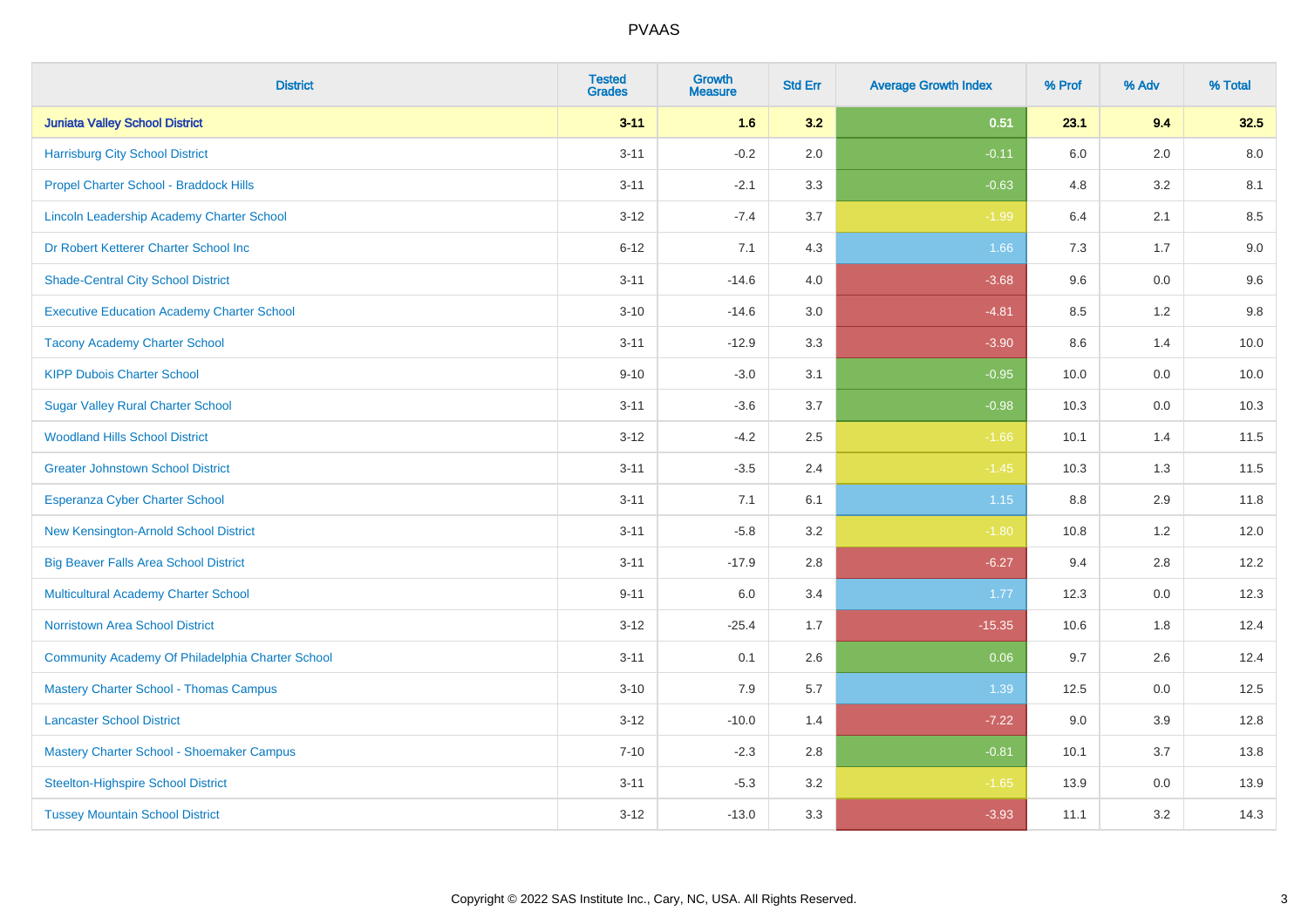| <b>District</b>                          | <b>Tested</b><br><b>Grades</b> | <b>Growth</b><br><b>Measure</b> | <b>Std Err</b> | <b>Average Growth Index</b> | % Prof | % Adv   | % Total |
|------------------------------------------|--------------------------------|---------------------------------|----------------|-----------------------------|--------|---------|---------|
| <b>Juniata Valley School District</b>    | $3 - 11$                       | 1.6                             | 3.2            | 0.51                        | 23.1   | 9.4     | 32.5    |
| <b>Shenandoah Valley School District</b> | $3 - 11$                       | $-4.5$                          | 3.5            | $-1.29$                     | 14.3   | $0.0\,$ | 14.3    |
| <b>Cornell School District</b>           | $3 - 11$                       | $-5.5$                          | 4.6            | $-1.20$                     | 11.3   | 3.2     | 14.5    |
| <b>Washington School District</b>        | $3 - 11$                       | $-15.9$                         | 2.9            | $-5.44$                     | 12.9   | 1.7     | 14.7    |
| <b>Hanover Area School District</b>      | $3 - 11$                       | $-14.7$                         | 4.7            | $-3.13$                     | 12.1   | 3.0     | 15.2    |
| Imhotep Institute Charter High School    | $9 - 11$                       | $-17.6$                         | 5.8            | $-3.03$                     | 15.4   | 0.0     | 15.4    |
| <b>Blacklick Valley School District</b>  | $3 - 11$                       | $-0.9$                          | 3.9            | $-0.23$                     | 7.7    | 7.7     | 15.4    |
| <b>Coatesville Area School District</b>  | $3 - 11$                       | $-9.5$                          | 1.6            | $-5.81$                     | 12.8   | 3.3     | 16.2    |
| <b>Rochester Area School District</b>    | $3 - 11$                       | $-5.7$                          | 3.9            | $-1.45$                     | 14.9   | 2.1     | 17.0    |
| <b>Muhlenberg School District</b>        | $3 - 10$                       | $-17.8$                         | 1.9            | $-9.34$                     | 12.4   | 4.6     | 17.0    |
| <b>City CHS</b>                          | $10 - 11$                      | $-5.6$                          | 2.4            | $-2.34$                     | 15.9   | 1.5     | 17.4    |
| Esperanza Academy Charter School         | $4 - 11$                       | 2.1                             | 2.1            | 1.01                        | 14.2   | 3.6     | 17.8    |
| <b>Wilkes-Barre Area School District</b> | $3 - 11$                       | $-12.4$                         | 2.4            | $-5.18$                     | 14.2   | 3.7     | 17.9    |
| <b>Sharon City School District</b>       | $3 - 11$                       | $-6.5$                          | 2.3            | $-2.79$                     | 13.1   | 5.0     | 18.1    |
| <b>Bristol Township School District</b>  | $3 - 11$                       | $-7.4$                          | 1.4            | $-5.32$                     | 13.8   | 4.6     | 18.4    |
| <b>Mcguffey School District</b>          | $3 - 11$                       | $-12.1$                         | 3.0            | $-4.06$                     | 12.8   | 5.9     | 18.6    |
| <b>Burgettstown Area School District</b> | $3 - 11$                       | $-11.2$                         | 3.2            | $-3.46$                     | 16.0   | 2.7     | 18.7    |
| <b>Columbia Borough School District</b>  | $3 - 12$                       | $-1.1$                          | 3.6            | $-0.31$                     | 17.2   | 1.7     | 19.0    |
| <b>Achievement House Charter School</b>  | $7 - 11$                       | $-8.2$                          | 3.6            | $-2.28$                     | 16.7   | 2.8     | 19.4    |
| <b>New Castle Area School District</b>   | $3 - 12$                       | $-13.6$                         | 2.3            | $-5.99$                     | 17.6   | 2.0     | 19.5    |
| <b>Frazier School District</b>           | $3 - 11$                       | $-18.9$                         | 3.4            | $-5.49$                     | 18.3   | 1.4     | 19.7    |
| <b>West Mifflin Area School District</b> | $3 - 12$                       | $-11.9$                         | 2.5            | $-4.77$                     | 15.9   | 4.0     | 19.9    |
| <b>Erie City School District</b>         | $3 - 12$                       | $-4.5$                          | 1.4            | $-3.09$                     | 13.4   | 6.7     | 20.1    |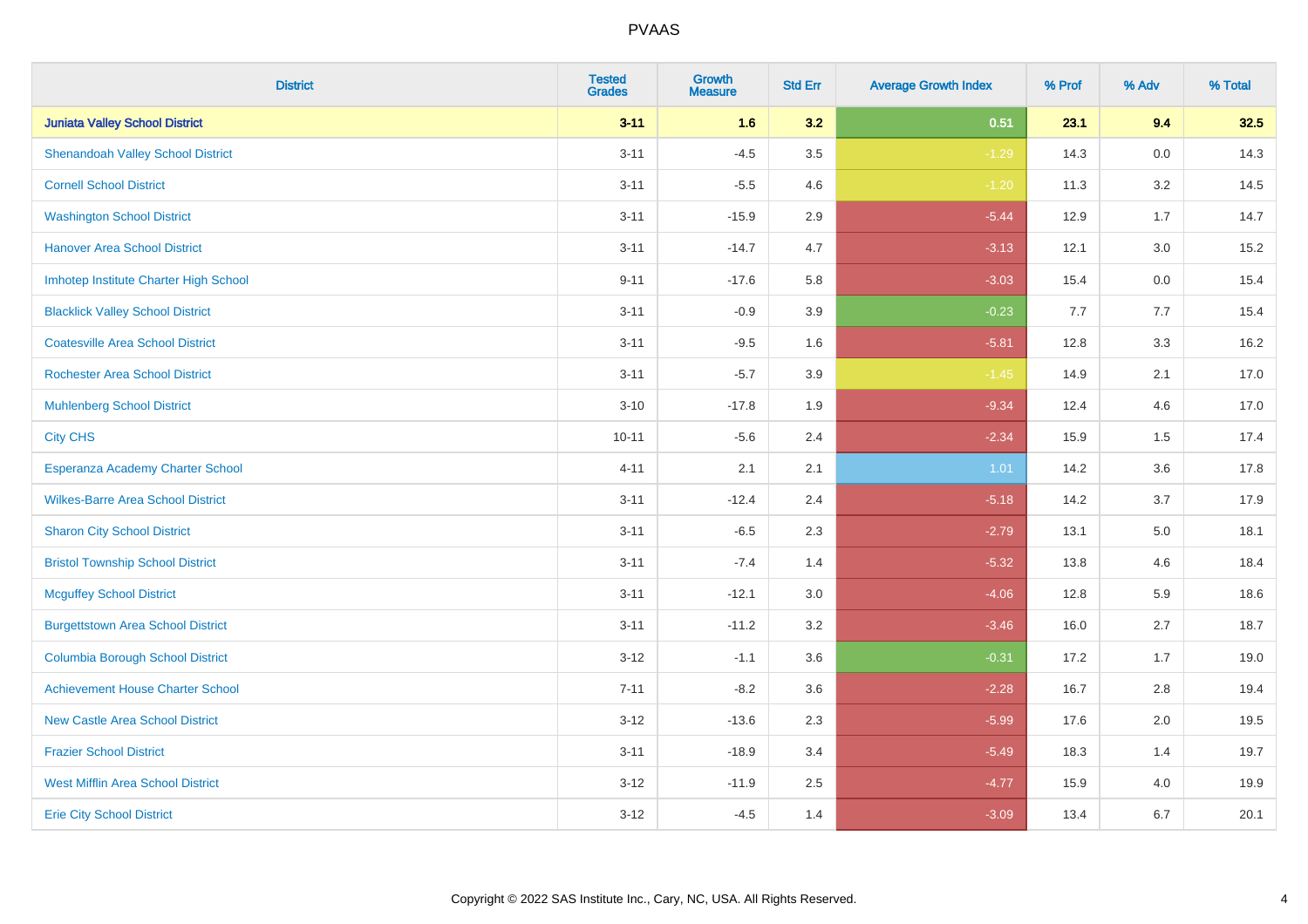| <b>District</b>                                         | <b>Tested</b><br><b>Grades</b> | <b>Growth</b><br><b>Measure</b> | <b>Std Err</b> | <b>Average Growth Index</b> | % Prof | % Adv   | % Total |
|---------------------------------------------------------|--------------------------------|---------------------------------|----------------|-----------------------------|--------|---------|---------|
| <b>Juniata Valley School District</b>                   | $3 - 11$                       | 1.6                             | 3.2            | 0.51                        | 23.1   | 9.4     | 32.5    |
| <b>Dunmore School District</b>                          | $3 - 11$                       | $-12.2$                         | 2.7            | $-4.51$                     | 15.0   | 5.3     | 20.4    |
| Jefferson County-Dubois AVTS                            | $9 - 11$                       | $-11.7$                         | 3.1            | $-3.72$                     | 17.6   | 2.8     | 20.4    |
| Mastery Charter School - Pickett Campus                 | $6 - 10$                       | 2.7                             | 4.2            | 0.65                        | 20.6   | $0.0\,$ | 20.6    |
| <b>MaST Community Charter School II</b>                 | $3 - 10$                       | 1.4                             | 3.0            | 0.45                        | 16.1   | 4.6     | 20.7    |
| <b>Farrell Area School District</b>                     | $3 - 11$                       | $-1.9$                          | 4.2            | $-0.44$                     | 9.3    | 11.6    | 20.9    |
| <b>William Penn School District</b>                     | $3 - 12$                       | 7.0                             | 1.9            | 3.61                        | 14.0   | $7.2\,$ | 21.3    |
| Hope For Hyndman Charter School                         | $3 - 11$                       | 5.1                             | 5.8            | 0.88                        | 14.3   | 7.1     | 21.4    |
| <b>Lebanon School District</b>                          | $3 - 11$                       | $-1.2$                          | 1.9            | $-0.63$                     | 15.2   | 6.4     | 21.6    |
| <b>Carbon Career &amp; Technical Institute</b>          | $9 - 11$                       | $-9.3$                          | 3.2            | $-2.92$                     | 19.6   | 2.2     | 21.7    |
| <b>Williams Valley School District</b>                  | $3 - 11$                       | 2.6                             | 3.7            | 0.69                        | 17.0   | 5.1     | 22.0    |
| <b>Southeast Delco School District</b>                  | $3 - 10$                       | 3.9                             | 3.5            | 1.12                        | 18.6   | 3.4     | 22.0    |
| <b>Williamsburg Community School District</b>           | $3 - 11$                       | $-16.9$                         | 4.1            | $-4.14$                     | 22.4   | 0.0     | 22.4    |
| <b>Antietam School District</b>                         | $3 - 10$                       | $-9.5$                          | 3.7            | $-2.57$                     | 20.9   | $1.5\,$ | 22.4    |
| <b>Pittsburgh School District</b>                       | $3 - 11$                       | $-13.0$                         | 1.1            | $-12.25$                    | 16.1   | 6.5     | 22.6    |
| <b>Mount Carmel Area School District</b>                | $3 - 11$                       | $-7.9$                          | 2.3            | $-3.38$                     | 18.2   | 4.4     | 22.6    |
| Columbia-Montour AVTS                                   | $9 - 10$                       | $-7.1$                          | 2.8            | $-2.52$                     | 19.5   | 3.2     | 22.7    |
| <b>Reading School District</b>                          | $3 - 11$                       | 4.3                             | 1.2            | 3.71                        | 16.8   | 6.0     | 22.8    |
| Philadelphia City School District                       | $3-12$                         | $-7.8$                          | 0.6            | $-13.43$                    | 16.4   | 6.5     | 22.9    |
| <b>Fannett-Metal School District</b>                    | $3 - 11$                       | $-22.3$                         | 4.8            | $-4.65$                     | 16.4   | 6.6     | 23.0    |
| <b>Redbank Valley School District</b>                   | $3 - 11$                       | $-7.5$                          | 3.1            | $-2.41$                     | 12.4   | 10.6    | 23.1    |
| Center For Student Learning Charter School At Pennsbury | $6 - 12$                       | $-3.3$                          | 6.0            | $-0.55$                     | 23.1   | $0.0\,$ | 23.1    |
| <b>Greater Nanticoke Area School District</b>           | $3-12$                         | $-6.8$                          | 2.6            | $-2.58$                     | 15.2   | 8.9     | 24.1    |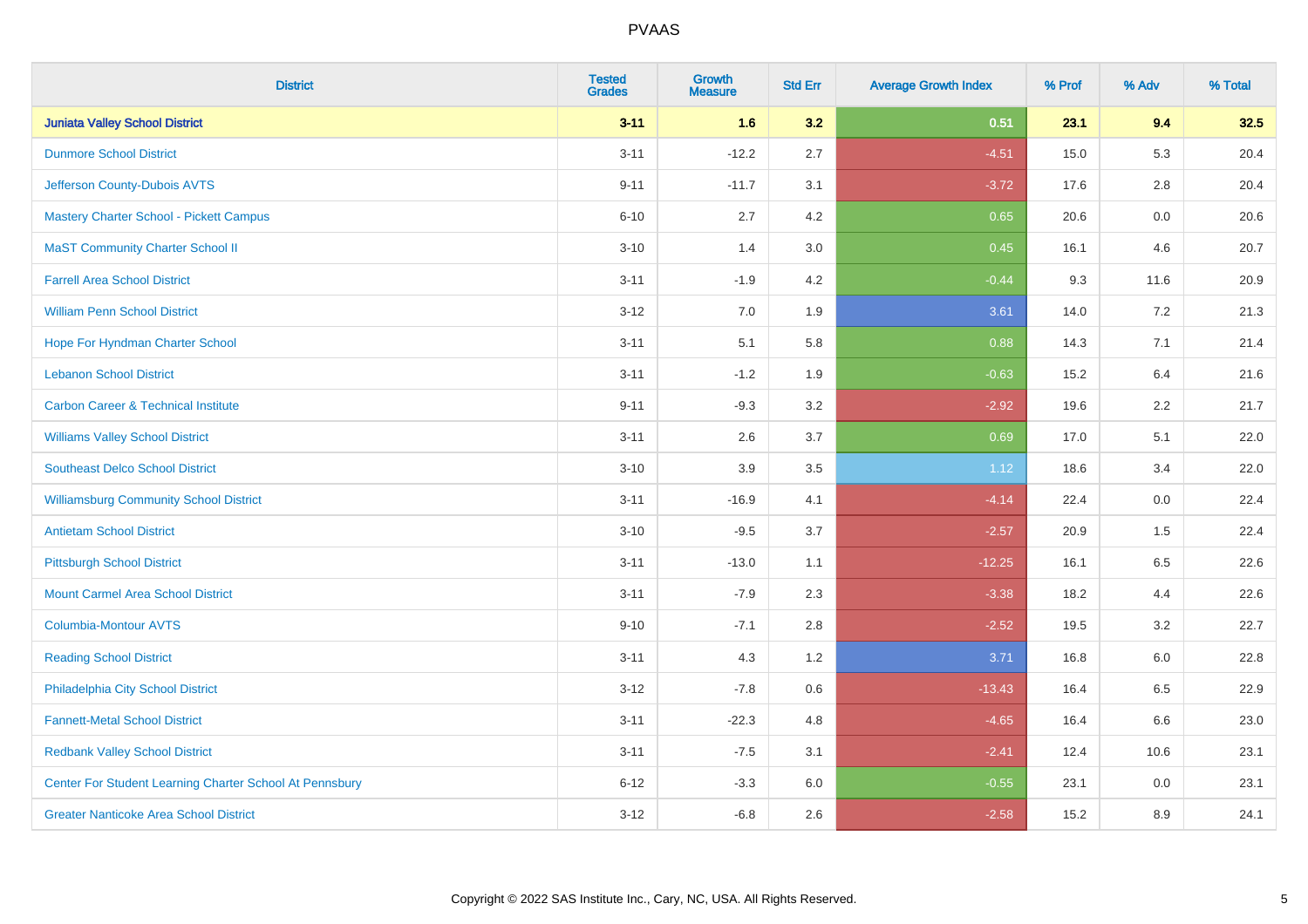| <b>District</b>                                   | <b>Tested</b><br><b>Grades</b> | <b>Growth</b><br><b>Measure</b> | <b>Std Err</b> | <b>Average Growth Index</b> | % Prof | % Adv   | % Total |
|---------------------------------------------------|--------------------------------|---------------------------------|----------------|-----------------------------|--------|---------|---------|
| <b>Juniata Valley School District</b>             | $3 - 11$                       | 1.6                             | 3.2            | 0.51                        | 23.1   | 9.4     | 32.5    |
| <b>Tidioute Community Charter School</b>          | $3 - 11$                       | $0.8\,$                         | 4.4            | 0.19                        | 18.1   | $6.9\,$ | 25.0    |
| <b>Maritime Academy Charter School</b>            | $3 - 10$                       | 13.2                            | 3.1            | 4.29                        | 24.0   | 1.3     | 25.3    |
| <b>Mckeesport Area School District</b>            | $3 - 12$                       | 4.6                             | 2.2            | 2.14                        | 21.1   | 4.4     | 25.5    |
| Philadelphia Academy Charter School               | $3 - 11$                       | $-14.7$                         | 2.7            | $-5.42$                     | 21.6   | 3.9     | 25.5    |
| <b>York Academy Regional Charter School</b>       | $3 - 11$                       | $-2.3$                          | 4.4            | $-0.52$                     | 23.5   | 2.0     | 25.5    |
| Jim Thorpe Area School District                   | $3 - 11$                       | $-10.9$                         | 2.4            | $-4.48$                     | 19.5   | 6.0     | 25.5    |
| Northern Lebanon School District                  | $3 - 11$                       | $-0.7$                          | 2.3            | $-0.29$                     | 18.8   | 6.8     | 25.6    |
| <b>Mount Union Area School District</b>           | $3 - 10$                       | $-2.5$                          | 2.8            | $-0.89$                     | 19.8   | 5.8     | 25.6    |
| <b>Penn Hills School District</b>                 | $3 - 11$                       | 0.0                             | 2.4            | 0.02                        | 18.4   | 7.1     | 25.6    |
| <b>Pottstown School District</b>                  | $3 - 12$                       | 2.0                             | 2.2            | 0.88                        | 19.4   | 6.2     | 25.6    |
| Mastery Charter School - Hardy Williams           | $3 - 11$                       | 6.6                             | 3.0            | 2.21                        | 24.7   | 1.2     | 25.9    |
| Pennsylvania Distance Learning Charter School     | $3 - 12$                       | $6.8\,$                         | 3.4            | 1.99                        | 19.8   | $6.2\,$ | 25.9    |
| Meyersdale Area School District                   | $3 - 11$                       | $-16.1$                         | 3.3            | $-4.94$                     | 20.3   | 5.8     | 26.1    |
| South Allegheny School District                   | $3 - 11$                       | $-0.9$                          | 3.1            | $-0.30$                     | 23.8   | 2.5     | 26.2    |
| <b>Mastery Charter High School-Lenfest Campus</b> | $7 - 11$                       | $-1.8$                          | 5.8            | $-0.30$                     | 26.3   | $0.0\,$ | 26.3    |
| <b>New Foundations Charter School</b>             | $3 - 11$                       | 0.6                             | 2.2            | 0.29                        | 22.4   | 4.0     | 26.4    |
| <b>York Co School Of Technology</b>               | $9 - 12$                       | $-10.9$                         | 1.6            | $-6.79$                     | 22.6   | 4.0     | 26.6    |
| <b>Central Cambria School District</b>            | $3 - 11$                       | $-12.7$                         | 2.3            | $-5.61$                     | 19.4   | 7.4     | 26.9    |
| <b>Roberto Clemente Charter School</b>            | $3 - 12$                       | $-3.3$                          | 4.1            | $-0.79$                     | 22.7   | 4.6     | 27.3    |
| <b>Carmichaels Area School District</b>           | $3 - 10$                       | $-7.0$                          | 3.1            | $-2.30$                     | 17.8   | 9.6     | 27.4    |
| <b>Moniteau School District</b>                   | $3 - 11$                       | $-11.8$                         | 2.9            | $-4.07$                     | 22.6   | 5.0     | 27.6    |
| <b>Scranton School District</b>                   | $3 - 12$                       | $-10.1$                         | 2.5            | $-4.04$                     | 20.0   | 7.7     | 27.7    |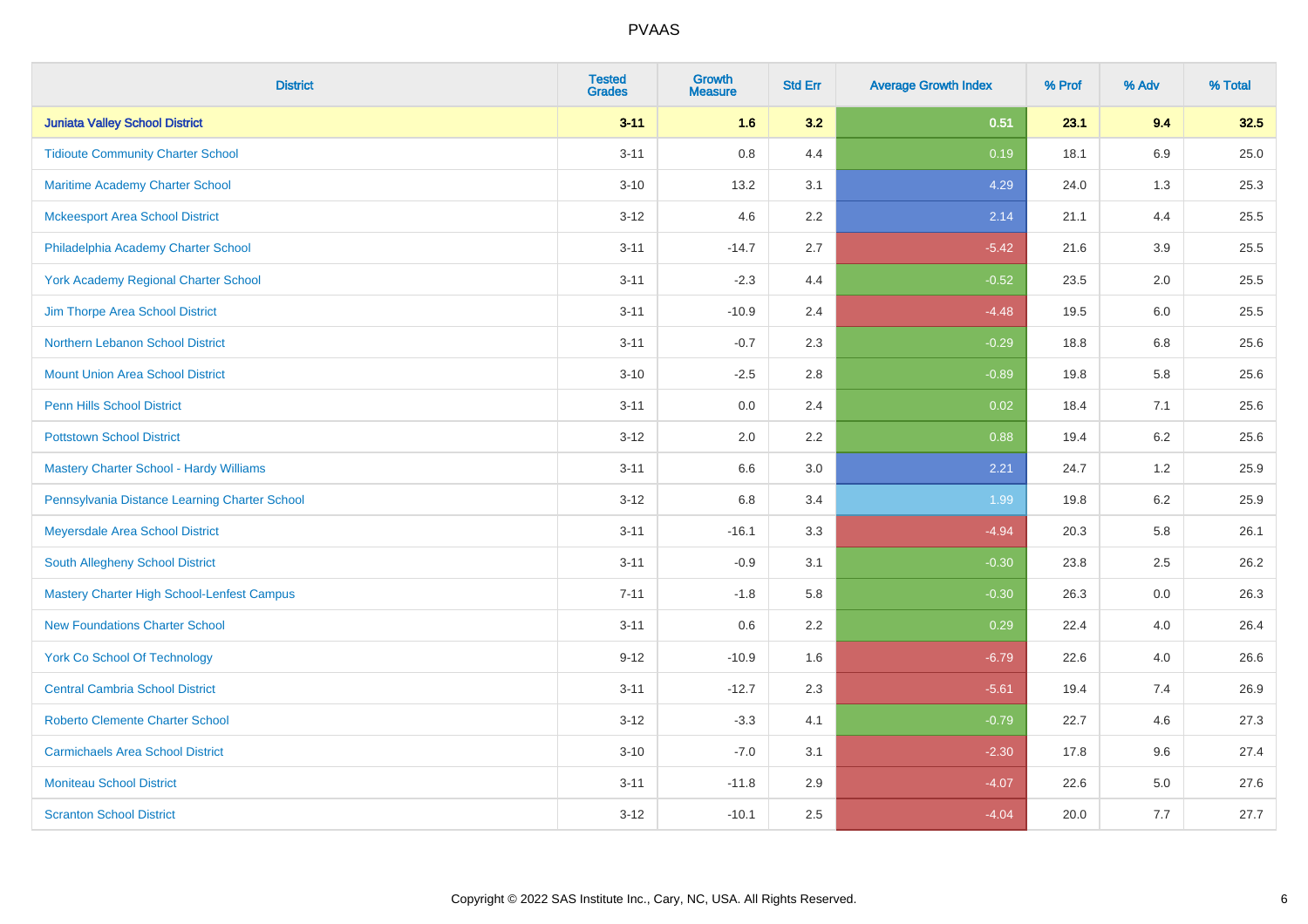| <b>District</b>                                   | <b>Tested</b><br><b>Grades</b> | <b>Growth</b><br><b>Measure</b> | <b>Std Err</b> | <b>Average Growth Index</b> | % Prof | % Adv   | % Total |
|---------------------------------------------------|--------------------------------|---------------------------------|----------------|-----------------------------|--------|---------|---------|
| <b>Juniata Valley School District</b>             | $3 - 11$                       | 1.6                             | 3.2            | 0.51                        | 23.1   | 9.4     | 32.5    |
| Lehigh Valley Academy Regional Charter School     | $3 - 11$                       | $-5.9$                          | 3.0            | $-1.98$                     | 20.0   | 7.7     | 27.7    |
| <b>Northern Cambria School District</b>           | $3 - 11$                       | $-0.3$                          | 3.4            | $-0.09$                     | 26.5   | 1.2     | 27.7    |
| <b>Central Fulton School District</b>             | $3 - 11$                       | $-13.3$                         | 3.2            | $-4.20$                     | 18.1   | 9.7     | 27.8    |
| <b>Penns Manor Area School District</b>           | $3 - 12$                       | $-1.9$                          | 3.5            | $-0.55$                     | 24.2   | 3.8     | 28.0    |
| <b>Blairsville-Saltsburg School District</b>      | $3 - 11$                       | $-7.5$                          | 2.8            | $-2.67$                     | 20.1   | 8.2     | 28.3    |
| <b>Union School District</b>                      | $3 - 12$                       | 2.5                             | 3.7            | 0.69                        | 17.9   | 10.4    | 28.4    |
| <b>East Allegheny School District</b>             | $3 - 11$                       | $-6.4$                          | 3.0            | $-2.11$                     | 21.0   | 7.4     | 28.4    |
| <b>Susq-Cyber Charter School</b>                  | $9 - 11$                       | $-3.2$                          | 5.8            | $-0.54$                     | 23.8   | 4.8     | 28.6    |
| <b>Williamsport Area School District</b>          | $3 - 11$                       | $-11.7$                         | 1.4            | $-8.29$                     | 18.2   | 10.5    | 28.7    |
| <b>Conemaugh Valley School District</b>           | $3 - 12$                       | $-6.3$                          | 4.1            | $-1.54$                     | 23.7   | 5.1     | 28.8    |
| Ambridge Area School District                     | $3 - 12$                       | $-19.4$                         | 2.5            | $-7.64$                     | 23.2   | 5.6     | 28.9    |
| <b>Hanover Public School District</b>             | $3 - 11$                       | $-12.4$                         | 2.7            | $-4.50$                     | 22.7   | $6.2\,$ | 28.9    |
| Pennsylvania Cyber Charter School                 | $3 - 11$                       | 0.6                             | 1.5            | 0.37                        | 20.8   | 8.1     | 28.9    |
| <b>Ferndale Area School District</b>              | $3 - 10$                       | $-1.1$                          | 4.1            | $-0.27$                     | 21.0   | 7.9     | 29.0    |
| <b>Westinghouse Arts Academy Charter School</b>   | $9 - 10$                       | $-6.0$                          | 3.3            | $-1.81$                     | 20.2   | $8.9\,$ | 29.1    |
| <b>Connellsville Area School District</b>         | $3 - 11$                       | $-5.3$                          | 2.0            | $-2.67$                     | 24.2   | 5.0     | 29.1    |
| <b>Environmental Charter School At Frick Park</b> | $3-9$                          | $-6.2$                          | 3.7            | $-1.67$                     | 25.9   | 3.4     | 29.3    |
| <b>Shamokin Area School District</b>              | $3 - 11$                       | $-2.6$                          | 2.5            | $-1.06$                     | 19.6   | $9.8\,$ | 29.3    |
| <b>Dauphin County Technical School</b>            | $9 - 11$                       | $-3.9$                          | 2.3            | $-1.67$                     | 18.3   | 11.1    | 29.3    |
| <b>Hazleton Area School District</b>              | $3 - 11$                       | 6.0                             | 1.6            | 3.85                        | 20.5   | 9.0     | 29.5    |
| <b>Pottsville Area School District</b>            | $3 - 12$                       | $-4.9$                          | 2.1            | $-2.36$                     | 21.8   | 7.9     | 29.6    |
| <b>Mahanoy Area School District</b>               | $3 - 10$                       | $-3.4$                          | 3.1            | $-1.07$                     | 21.4   | 8.6     | 30.0    |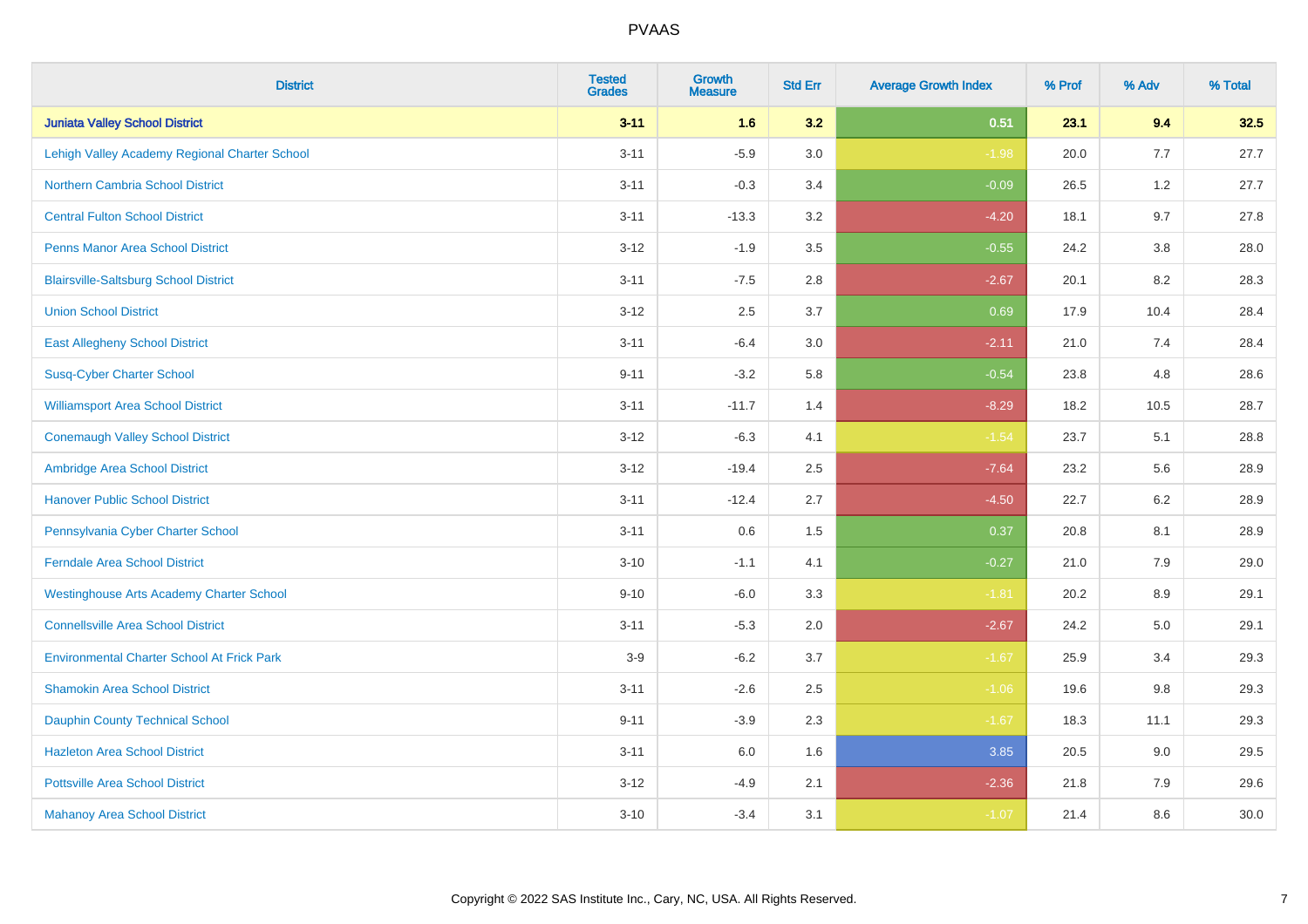| <b>District</b>                            | <b>Tested</b><br><b>Grades</b> | <b>Growth</b><br><b>Measure</b> | <b>Std Err</b> | <b>Average Growth Index</b> | % Prof | % Adv | % Total |
|--------------------------------------------|--------------------------------|---------------------------------|----------------|-----------------------------|--------|-------|---------|
| <b>Juniata Valley School District</b>      | $3 - 11$                       | 1.6                             | 3.2            | 0.51                        | 23.1   | 9.4   | 32.5    |
| Insight PA Cyber Charter School            | $3 - 11$                       | $-9.4$                          | 5.8            | $-1.62$                     | 25.6   | 4.6   | 30.2    |
| <b>Carbondale Area School District</b>     | $3 - 10$                       | $-2.8$                          | 3.2            | $-0.87$                     | 27.5   | 2.9   | 30.4    |
| <b>Brownsville Area School District</b>    | $3 - 12$                       | 3.9                             | 3.8            | 1.04                        | 22.0   | 8.5   | 30.5    |
| <b>Trinity Area School District</b>        | $3 - 11$                       | $-8.7$                          | 1.8            | $-4.87$                     | 20.9   | 9.8   | 30.8    |
| <b>East Lycoming School District</b>       | $3 - 11$                       | $-10.9$                         | 2.1            | $-5.08$                     | 22.5   | 8.2   | 30.8    |
| Jeannette City School District             | $3 - 11$                       | $-0.7$                          | 3.4            | $-0.20$                     | 26.8   | 4.1   | 30.9    |
| <b>Bristol Borough School District</b>     | $3 - 12$                       | $-5.9$                          | 2.9            | $-2.00$                     | 27.8   | 3.3   | 31.1    |
| Lackawanna Trail School District           | $3 - 10$                       | $-11.0$                         | 3.3            | $-3.35$                     | 13.1   | 18.0  | 31.2    |
| <b>Freedom Area School District</b>        | $3 - 11$                       | $-6.3$                          | 3.1            | $-2.04$                     | 22.9   | 8.4   | 31.3    |
| <b>Wyoming Valley West School District</b> | $3 - 11$                       | $-5.5$                          | 2.3            | $-2.38$                     | 22.2   | 9.2   | 31.4    |
| <b>Monessen City School District</b>       | $3 - 10$                       | $-3.9$                          | 5.6            | $-0.69$                     | 21.0   | 10.5  | 31.6    |
| <b>Bethlehem Area School District</b>      | $3 - 11$                       | $-4.5$                          | 1.1            | $-3.91$                     | 20.4   | 11.3  | 31.7    |
| North Schuylkill School District           | $3 - 11$                       | $-4.7$                          | 2.2            | $-2.16$                     | 20.2   | 11.7  | 31.9    |
| Susquehanna Township School District       | $3 - 12$                       | 3.9                             | 2.7            | 1.45                        | 19.0   | 13.1  | 32.0    |
| <b>Juniata Valley School District</b>      | $3 - 11$                       | 1.6                             | 3.2            | 0.51                        | 23.1   | 9.4   | 32.5    |
| <b>Cheltenham School District</b>          | $3 - 11$                       | $-17.6$                         | 2.0            | $-8.74$                     | 24.4   | 8.3   | 32.6    |
| <b>Wattsburg Area School District</b>      | $3 - 11$                       | 1.0                             | 2.7            | 0.36                        | 20.4   | 12.4  | 32.7    |
| <b>West York Area School District</b>      | $3 - 12$                       | $-9.8$                          | 2.7            | $-3.57$                     | 21.9   | 10.9  | 32.8    |
| <b>Corry Area School District</b>          | $3 - 11$                       | $-6.8$                          | 2.3            | $-3.01$                     | 24.0   | 8.8   | 32.8    |
| <b>Chartiers-Houston School District</b>   | $3 - 10$                       | $-16.5$                         | 3.5            | $-4.79$                     | 26.3   | 6.6   | 32.9    |
| <b>Carlynton School District</b>           | $3 - 11$                       | $-2.0$                          | 3.2            | $-0.62$                     | 27.9   | 5.2   | 33.1    |
| <b>Forbes Road School District</b>         | $3 - 11$                       | $-11.5$                         | 4.7            | $-2.43$                     | 23.1   | 10.3  | 33.3    |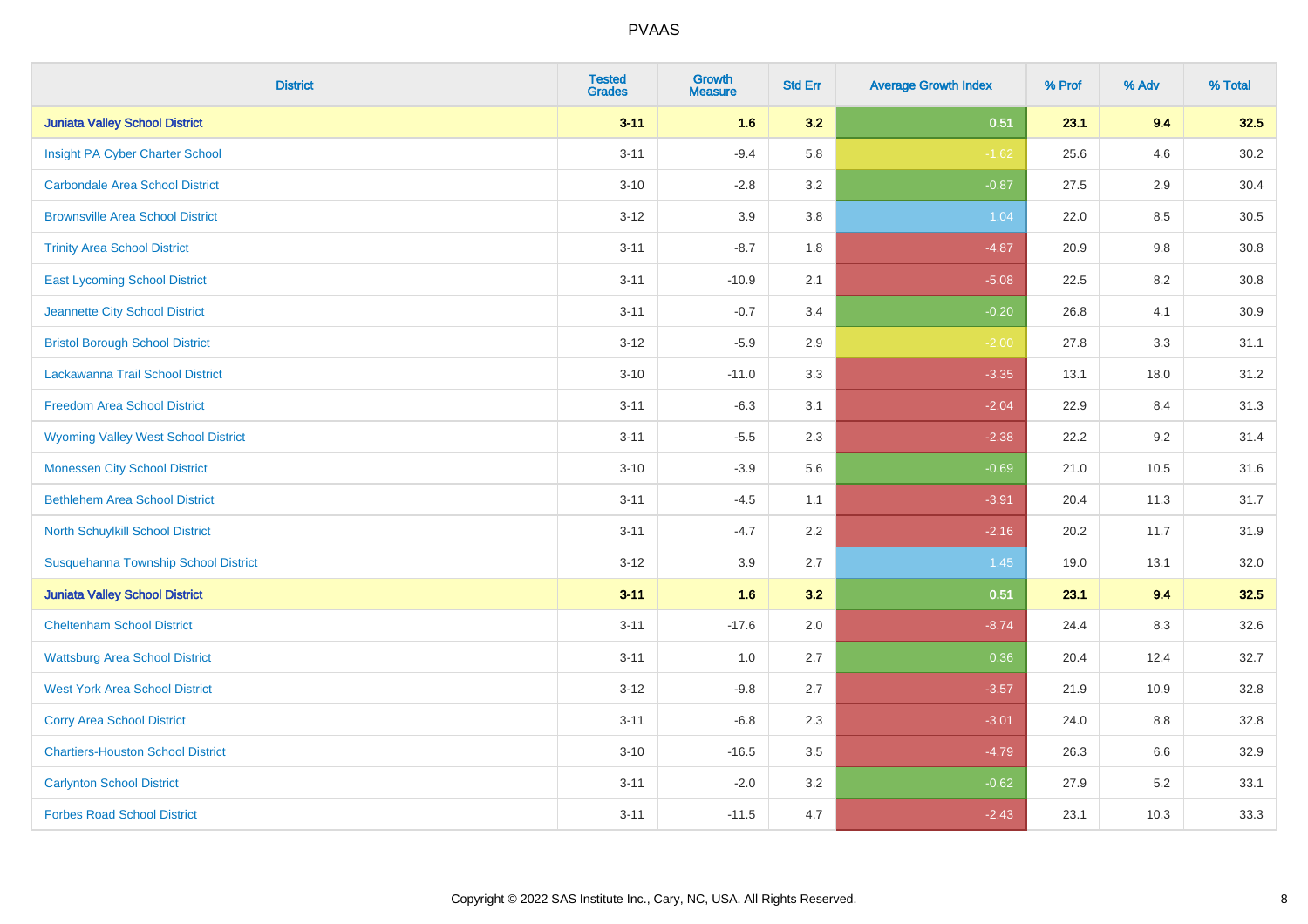| <b>District</b>                                | <b>Tested</b><br><b>Grades</b> | <b>Growth</b><br><b>Measure</b> | <b>Std Err</b> | <b>Average Growth Index</b> | % Prof | % Adv | % Total |
|------------------------------------------------|--------------------------------|---------------------------------|----------------|-----------------------------|--------|-------|---------|
| <b>Juniata Valley School District</b>          | $3 - 11$                       | 1.6                             | 3.2            | 0.51                        | 23.1   | 9.4   | 32.5    |
| <b>Titusville Area School District</b>         | $3 - 11$                       | $-5.0$                          | 2.5            | $-1.98$                     | 26.5   | 6.8   | 33.3    |
| Harmony Area School District                   | $3 - 10$                       | $-5.7$                          | 5.0            | $-1.13$                     | 33.3   | 0.0   | 33.3    |
| <b>Berwick Area School District</b>            | $3 - 11$                       | $-6.9$                          | 2.4            | $-2.84$                     | 22.3   | 11.5  | 33.8    |
| Schuylkill Haven Area School District          | $3 - 11$                       | $-5.3$                          | 2.7            | $-1.96$                     | 22.2   | 11.6  | 33.8    |
| <b>Forest Area School District</b>             | $3 - 11$                       | $-1.8$                          | 4.7            | $-0.37$                     | 18.9   | 15.1  | 34.0    |
| <b>Interboro School District</b>               | $3 - 12$                       | $-8.4$                          | 2.0            | $-4.27$                     | 27.6   | 6.4   | 34.1    |
| <b>Milton Area School District</b>             | $3 - 11$                       | $-10.1$                         | 2.5            | $-4.04$                     | 23.0   | 11.3  | 34.2    |
| <b>Marion Center Area School District</b>      | $3 - 10$                       | 0.8                             | 2.9            | 0.27                        | 23.3   | 11.1  | 34.4    |
| <b>Millersburg Area School District</b>        | $3 - 11$                       | $-6.6$                          | 3.4            | $-1.92$                     | 24.1   | 10.3  | 34.5    |
| Lehigh Valley Charter High School For The Arts | $9 - 10$                       | $-11.8$                         | 2.5            | $-4.76$                     | 28.9   | 5.7   | 34.6    |
| <b>Tulpehocken Area School District</b>        | $3 - 12$                       | 1.0                             | 4.9            | 0.20                        | 11.5   | 23.1  | 34.6    |
| Jefferson-Morgan School District               | $3 - 10$                       | $-12.0$                         | 3.9            | $-3.09$                     | 28.6   | 6.1   | 34.7    |
| <b>Forest City Regional School District</b>    | $3 - 12$                       | $-1.2$                          | 3.6            | $-0.33$                     | 26.5   | 8.2   | 34.7    |
| <b>Towanda Area School District</b>            | $3 - 11$                       | $-4.0$                          | 2.6            | $-1.52$                     | 24.8   | 9.9   | 34.8    |
| <b>Southern Fulton School District</b>         | $3 - 11$                       | $-5.1$                          | 4.0            | $-1.29$                     | 21.7   | 13.0  | 34.8    |
| <b>Bensalem Township School District</b>       | $3 - 11$                       | 1.0                             | 1.6            | 0.63                        | 24.3   | 10.7  | 34.9    |
| <b>Eastern Lebanon County School District</b>  | $3 - 11$                       | 4.0                             | 2.1            | 1.89                        | 23.5   | 11.5  | 35.0    |
| East Stroudsburg Area School District          | $3 - 11$                       | $-4.9$                          | 1.4            | $-3.38$                     | 22.7   | 12.5  | 35.2    |
| <b>Cranberry Area School District</b>          | $3-12$                         | $-0.9$                          | 3.1            | $-0.29$                     | 25.5   | 9.7   | 35.2    |
| <b>Commodore Perry School District</b>         | $3 - 11$                       | $-10.4$                         | 4.5            | $-2.30$                     | 29.4   | 5.9   | 35.3    |
| <b>Ellwood City Area School District</b>       | $3 - 11$                       | $-12.5$                         | 3.1            | $-4.00$                     | 26.7   | 8.7   | 35.4    |
| <b>Laurel Highlands School District</b>        | $3 - 11$                       | $-3.8$                          | 2.3            | $-1.63$                     | 20.9   | 14.6  | 35.4    |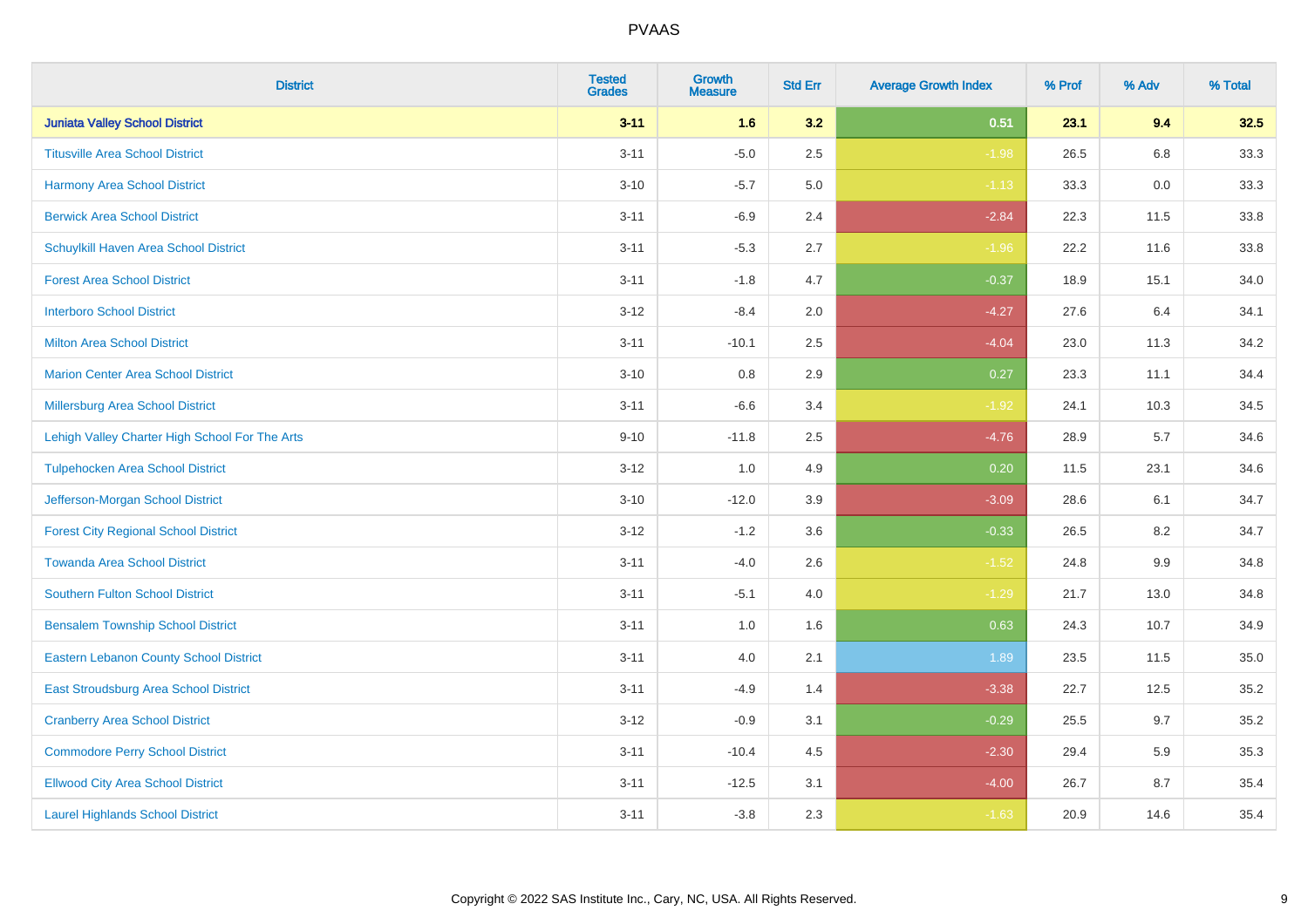| <b>District</b>                           | <b>Tested</b><br><b>Grades</b> | <b>Growth</b><br><b>Measure</b> | <b>Std Err</b> | <b>Average Growth Index</b> | % Prof | % Adv | % Total |
|-------------------------------------------|--------------------------------|---------------------------------|----------------|-----------------------------|--------|-------|---------|
| <b>Juniata Valley School District</b>     | $3 - 11$                       | 1.6                             | 3.2            | 0.51                        | 23.1   | 9.4   | 32.5    |
| <b>Northeast Bradford School District</b> | $3 - 10$                       | $-5.0$                          | 3.7            | $-1.35$                     | 30.6   | 4.8   | 35.5    |
| <b>Somerset Area School District</b>      | $3 - 11$                       | $-7.6$                          | 2.4            | $-3.17$                     | 21.0   | 14.5  | 35.5    |
| <b>Upper Darby School District</b>        | $3 - 12$                       | 11.2                            | 1.4            | 8.28                        | 23.8   | 11.8  | 35.6    |
| <b>Panther Valley School District</b>     | $3-12$                         | $-13.3$                         | 3.2            | $-4.10$                     | 31.5   | 4.1   | 35.6    |
| <b>Centennial School District</b>         | $3 - 10$                       | 1.5                             | 1.5            | 0.98                        | 23.6   | 12.4  | 36.0    |
| <b>Brentwood Borough School District</b>  | $3 - 11$                       | 1.3                             | 3.0            | 0.44                        | 20.2   | 16.0  | 36.2    |
| <b>Mercer Area School District</b>        | $3 - 11$                       | 2.2                             | 3.1            | 0.70                        | 24.4   | 11.8  | 36.2    |
| <b>Mid Valley School District</b>         | $3 - 10$                       | $-11.1$                         | 2.7            | $-4.07$                     | 28.3   | 8.1   | 36.4    |
| <b>Reynolds School District</b>           | $3 - 10$                       | $-3.0$                          | 3.5            | $-0.87$                     | 27.3   | 9.1   | 36.4    |
| <b>Warren County School District</b>      | $3 - 11$                       | $-0.1$                          | 1.6            | $-0.06$                     | 26.7   | 9.7   | 36.4    |
| <b>Franklin Area School District</b>      | $3 - 11$                       | $-3.7$                          | 2.6            | $-1.43$                     | 30.5   | 5.9   | 36.4    |
| <b>Big Spring School District</b>         | $3 - 11$                       | $-9.8$                          | 2.3            | $-4.32$                     | 23.6   | 12.9  | 36.5    |
| <b>Montgomery Area School District</b>    | $3 - 11$                       | $-5.8$                          | 3.2            | $-1.83$                     | 25.0   | 11.5  | 36.5    |
| Southern Tioga School District            | $3 - 11$                       | $-0.1$                          | 2.8            | $-0.03$                     | 26.3   | 10.3  | 36.6    |
| <b>Greenville Area School District</b>    | $3 - 11$                       | $-13.2$                         | 3.0            | $-4.45$                     | 32.1   | 4.6   | 36.7    |
| <b>Canton Area School District</b>        | $3 - 11$                       | 8.4                             | 2.9            | 2.92                        | 13.8   | 23.0  | 36.8    |
| <b>Bethlehem-Center School District</b>   | $3 - 10$                       | 2.1                             | 3.5            | 0.59                        | 32.3   | 4.6   | 36.9    |
| <b>Salisbury Township School District</b> | $3 - 11$                       | 5.8                             | 3.6            | 1.62                        | 24.4   | 12.6  | 37.0    |
| <b>Ringgold School District</b>           | $3 - 11$                       | 2.9                             | 2.2            | 1.32                        | 23.8   | 13.3  | 37.1    |
| <b>Minersville Area School District</b>   | $3 - 11$                       | $-2.9$                          | 3.4            | $-0.86$                     | 27.4   | 9.7   | 37.1    |
| <b>Conneaut School District</b>           | $3 - 12$                       | $-2.3$                          | 2.6            | $-0.91$                     | 27.4   | 9.7   | 37.1    |
| <b>Easton Area School District</b>        | $3 - 12$                       | 6.3                             | 1.3            | 4.91                        | 24.1   | 13.0  | 37.1    |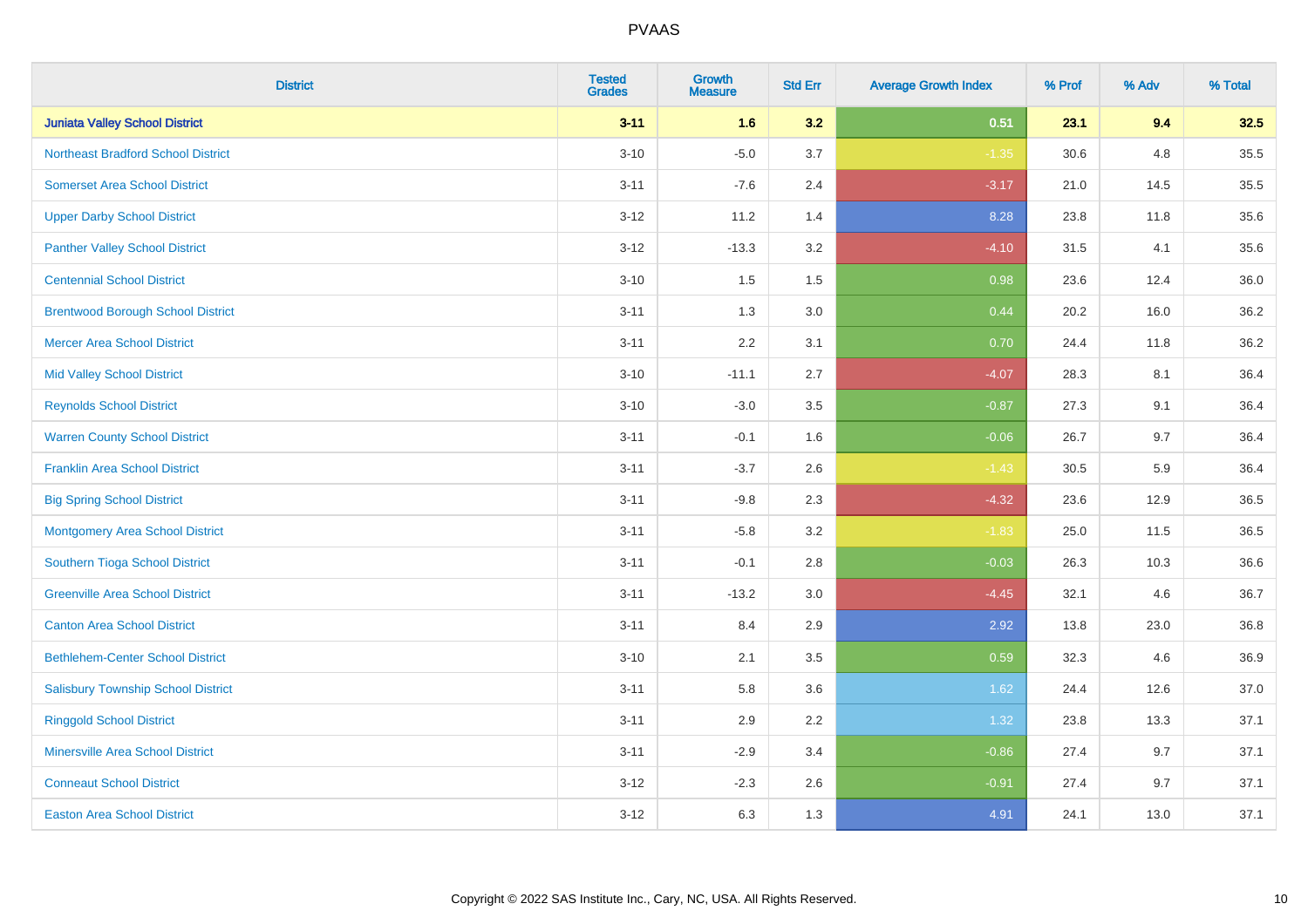| <b>District</b>                            | <b>Tested</b><br><b>Grades</b> | <b>Growth</b><br><b>Measure</b> | <b>Std Err</b> | <b>Average Growth Index</b> | % Prof | % Adv   | % Total |
|--------------------------------------------|--------------------------------|---------------------------------|----------------|-----------------------------|--------|---------|---------|
| <b>Juniata Valley School District</b>      | $3 - 11$                       | 1.6                             | 3.2            | 0.51                        | 23.1   | 9.4     | 32.5    |
| <b>Butler Area School District</b>         | $3 - 11$                       | $-14.1$                         | 1.5            | $-9.60$                     | 26.4   | 11.1    | 37.5    |
| <b>Moshannon Valley School District</b>    | $3 - 10$                       | $-5.1$                          | 4.6            | $-1.12$                     | 25.0   | 12.5    | 37.5    |
| <b>Deer Lakes School District</b>          | $3 - 11$                       | $-10.0$                         | 2.5            | $-4.02$                     | 27.7   | $9.9\,$ | 37.6    |
| Southern Huntingdon County School District | $3 - 11$                       | $-5.9$                          | 3.4            | $-1.76$                     | 32.8   | 4.9     | 37.7    |
| <b>Riverside School District</b>           | $3 - 11$                       | $-6.2$                          | 2.7            | $-2.33$                     | 20.8   | 17.0    | 37.7    |
| <b>Yough School District</b>               | $3 - 10$                       | $-6.2$                          | 2.7            | $-2.27$                     | 28.9   | 8.8     | 37.7    |
| <b>Port Allegany School District</b>       | $3 - 11$                       | 6.5                             | 3.7            | 1.74                        | 26.4   | 11.3    | 37.7    |
| <b>Wellsboro Area School District</b>      | $3 - 11$                       | $-6.3$                          | 3.0            | $-2.08$                     | 24.4   | 13.4    | 37.8    |
| <b>Elk Lake School District</b>            | $3 - 11$                       | $-6.1$                          | 2.9            | $-2.12$                     | 26.3   | 11.6    | 37.9    |
| <b>Governor Mifflin School District</b>    | $3 - 11$                       | $-4.4$                          | 1.6            | $-2.69$                     | 30.3   | 7.7     | 38.0    |
| <b>Cambria Heights School District</b>     | $3 - 10$                       | $-6.2$                          | 2.9            | $-2.11$                     | 25.0   | 13.0    | 38.0    |
| <b>Chartiers Valley School District</b>    | $3 - 11$                       | $-9.1$                          | 2.1            | $-4.23$                     | 20.7   | 17.4    | 38.0    |
| <b>Central Dauphin School District</b>     | $3 - 11$                       | $-5.2$                          | 1.2            | $-4.24$                     | 29.3   | 8.7     | 38.0    |
| <b>Charleroi School District</b>           | $3 - 11$                       | $-4.3$                          | 2.7            | $-1.55$                     | 22.2   | 15.9    | 38.1    |
| <b>Bucks County Technical High School</b>  | $9 - 10$                       | $-2.9$                          | 2.2            | $-1.29$                     | 27.7   | 10.4    | 38.2    |
| Catasauqua Area School District            | $3 - 12$                       | $-7.3$                          | 2.8            | $-2.58$                     | 27.1   | 11.2    | 38.3    |
| <b>Bangor Area School District</b>         | $3 - 12$                       | $-1.2$                          | 2.0            | $-0.60$                     | 25.8   | 12.7    | 38.5    |
| <b>Southeastern Greene School District</b> | $3 - 10$                       | $-2.3$                          | 4.4            | $-0.53$                     | 29.0   | 9.7     | 38.7    |
| Philipsburg-Osceola Area School District   | $3 - 11$                       | 4.1                             | 3.0            | 1.37                        | 22.5   | 16.2    | 38.8    |
| <b>Pottsgrove School District</b>          | $3 - 11$                       | $-5.5$                          | 2.0            | $-2.78$                     | 28.6   | 10.3    | 38.8    |
| Salisbury-Elk Lick School District         | $3 - 11$                       | $-8.4$                          | 5.8            | $-1.45$                     | 33.3   | 5.6     | 38.9    |
| <b>Blue Ridge School District</b>          | $3 - 11$                       | 8.3                             | 3.7            | 2.24                        | 29.6   | 9.3     | 38.9    |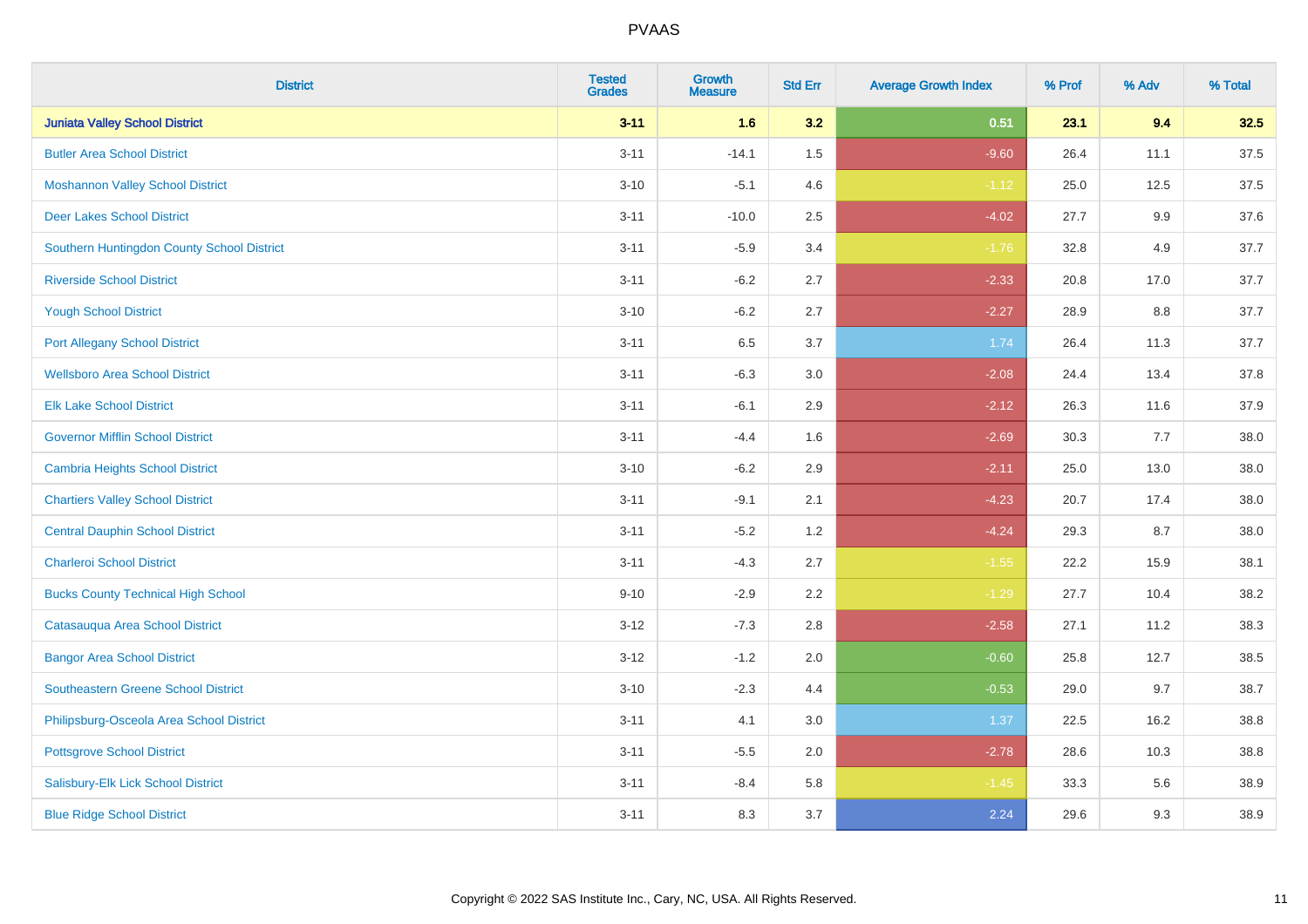| <b>District</b>                               | <b>Tested</b><br><b>Grades</b> | <b>Growth</b><br><b>Measure</b> | <b>Std Err</b> | <b>Average Growth Index</b> | % Prof | % Adv | % Total |
|-----------------------------------------------|--------------------------------|---------------------------------|----------------|-----------------------------|--------|-------|---------|
| <b>Juniata Valley School District</b>         | $3 - 11$                       | 1.6                             | 3.2            | 0.51                        | 23.1   | 9.4   | 32.5    |
| <b>Pleasant Valley School District</b>        | $3 - 11$                       | $-3.3$                          | 1.8            | $-1.80$                     | 28.5   | 10.4  | 39.0    |
| <b>Uniontown Area School District</b>         | $3 - 11$                       | $-2.8$                          | 3.1            | $-0.91$                     | 31.7   | 7.3   | 39.0    |
| <b>Forest Hills School District</b>           | $3 - 11$                       | 1.8                             | 2.5            | 0.71                        | 28.8   | 10.3  | 39.1    |
| <b>Penn-Delco School District</b>             | $3 - 11$                       | 1.3                             | 1.8            | 0.75                        | 26.5   | 12.6  | 39.1    |
| <b>Shikellamy School District</b>             | $3 - 10$                       | $-8.3$                          | 2.4            | $-3.42$                     | 20.8   | 18.5  | 39.2    |
| Selinsgrove Area School District              | $3 - 12$                       | $-5.7$                          | 2.1            | $-2.74$                     | 25.4   | 13.9  | 39.2    |
| <b>Troy Area School District</b>              | $3 - 10$                       | $-4.7$                          | 3.2            | $-1.46$                     | 22.8   | 16.5  | 39.2    |
| Northern Lehigh School District               | $3 - 12$                       | 6.1                             | 2.5            | 2.42                        | 21.4   | 18.0  | 39.3    |
| <b>Chambersburg Area School District</b>      | $3 - 11$                       | $-5.6$                          | 1.3            | $-4.42$                     | 24.2   | 15.2  | 39.4    |
| <b>Cameron County School District</b>         | $3-12$                         | $-5.0$                          | 4.4            | $-1.12$                     | 34.9   | 4.8   | 39.7    |
| <b>Ligonier Valley School District</b>        | $3 - 11$                       | $-10.8$                         | 3.1            | $-3.43$                     | 34.1   | 5.8   | 39.9    |
| <b>Tri-Valley School District</b>             | $3 - 10$                       | $-2.7$                          | 3.9            | $-0.69$                     | 31.0   | 9.5   | 40.5    |
| <b>Union City Area School District</b>        | $3 - 12$                       | $-8.7$                          | 3.3            | $-2.59$                     | 29.7   | 10.9  | 40.6    |
| <b>Susquehanna Community School District</b>  | $3 - 11$                       | $-4.5$                          | 3.8            | $-1.19$                     | 31.9   | 8.8   | 40.7    |
| <b>Derry Area School District</b>             | $3 - 11$                       | $-11.8$                         | 2.6            | $-4.53$                     | 34.8   | 6.1   | 40.9    |
| Lehigh Career & Technical Institute           | $10 - 12$                      | $-0.7$                          | 6.3            | $-0.11$                     | 36.4   | 4.6   | 40.9    |
| <b>Keystone Oaks School District</b>          | $3 - 11$                       | $-7.2$                          | 2.3            | $-3.14$                     | 30.0   | 11.1  | 41.0    |
| <b>Weatherly Area School District</b>         | $3 - 11$                       | $-5.8$                          | 4.0            | $-1.44$                     | 32.1   | 8.9   | 41.1    |
| <b>Shanksville-Stonycreek School District</b> | $3 - 10$                       | $-8.6$                          | 5.5            | $-1.55$                     | 17.6   | 23.5  | 41.2    |
| <b>Kiski Area School District</b>             | $3 - 11$                       | $-4.0$                          | 2.0            | $-1.99$                     | 23.1   | 18.2  | 41.3    |
| <b>Purchase Line School District</b>          | $3 - 12$                       | 4.3                             | 3.3            | 1.30                        | 32.3   | 9.0   | 41.4    |
| <b>Pittston Area School District</b>          | $3 - 11$                       | $-8.2$                          | 2.2            | $-3.75$                     | 26.7   | 14.8  | 41.5    |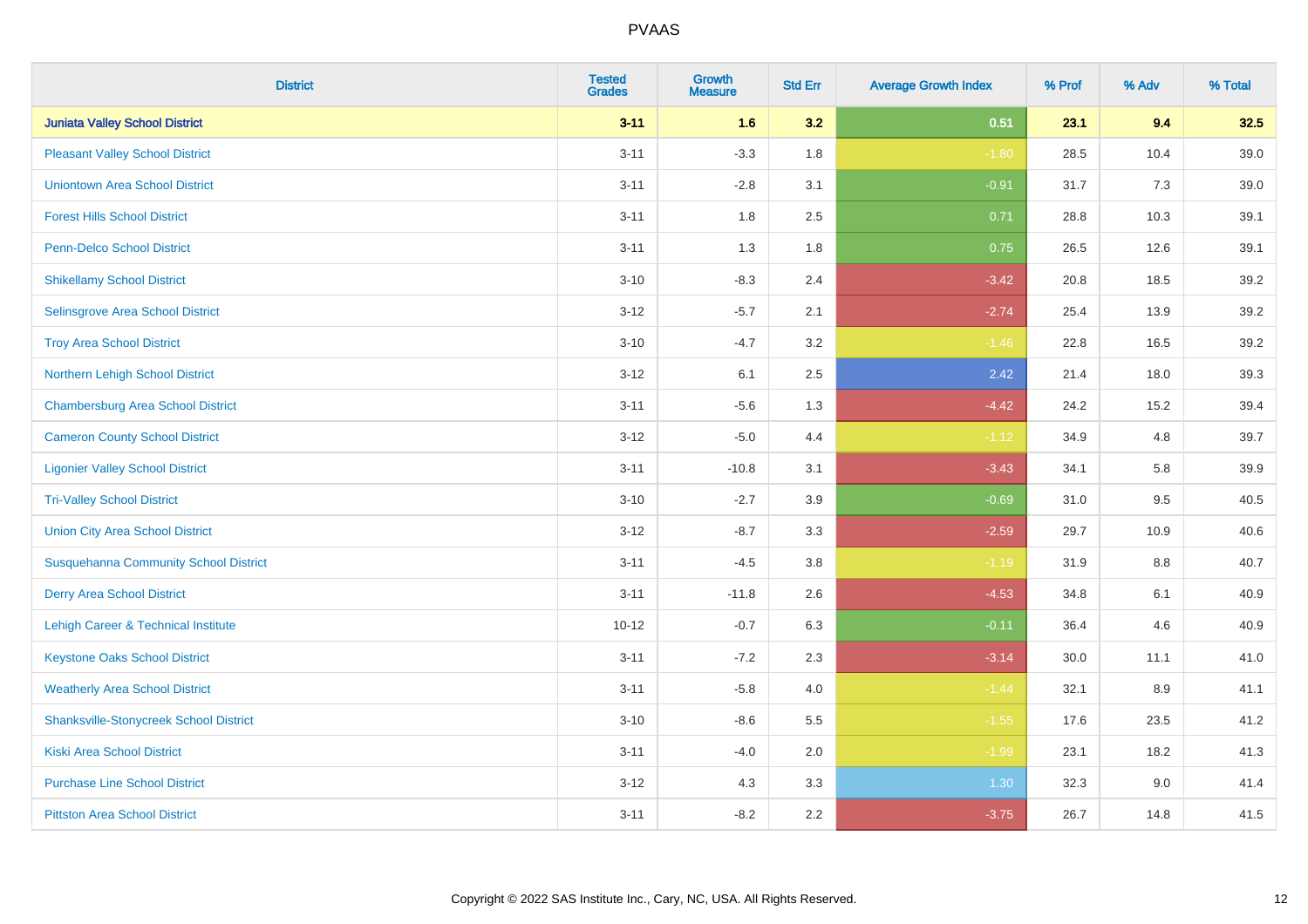| <b>District</b>                             | <b>Tested</b><br><b>Grades</b> | <b>Growth</b><br><b>Measure</b> | <b>Std Err</b> | <b>Average Growth Index</b> | % Prof | % Adv | % Total |
|---------------------------------------------|--------------------------------|---------------------------------|----------------|-----------------------------|--------|-------|---------|
| <b>Juniata Valley School District</b>       | $3 - 11$                       | 1.6                             | 3.2            | 0.51                        | 23.1   | 9.4   | 32.5    |
| <b>Wyoming Area School District</b>         | $3 - 10$                       | $-5.5$                          | 2.5            | $-2.21$                     | 32.0   | 9.6   | 41.6    |
| <b>West Middlesex Area School District</b>  | $3 - 10$                       | $-7.4$                          | 3.5            | $-2.11$                     | 32.0   | 9.6   | 41.6    |
| <b>Northern Potter School District</b>      | $3 - 12$                       | 6.8                             | 4.6            | 1.48                        | 30.6   | 11.1  | 41.7    |
| <b>Old Forge School District</b>            | $3 - 12$                       | $-11.3$                         | 3.1            | $-3.62$                     | 28.6   | 13.2  | 41.8    |
| <b>School Lane Charter School</b>           | $3 - 11$                       | 2.6                             | 3.6            | 0.72                        | 23.1   | 18.7  | 41.8    |
| <b>Keystone Central School District</b>     | $3 - 11$                       | 3.6                             | 1.8            | 2.04                        | 27.1   | 14.6  | 41.8    |
| <b>Juniata County School District</b>       | $3 - 12$                       | 7.7                             | 2.0            | 3.81                        | 22.9   | 18.9  | 41.8    |
| <b>Collegium Charter School</b>             | $3 - 10$                       | 21.2                            | 2.6            | 8.18                        | 25.4   | 16.4  | 41.8    |
| Northern Tioga School District              | $3 - 12$                       | 6.8                             | 2.6            | 2.64                        | 25.0   | 16.9  | 41.9    |
| <b>Neshannock Township School District</b>  | $3 - 10$                       | $-12.5$                         | 2.7            | $-4.73$                     | 29.0   | 13.0  | 42.0    |
| <b>Mount Pleasant Area School District</b>  | $3 - 11$                       | $-5.4$                          | 2.3            | $-2.37$                     | 33.3   | 8.7   | 42.0    |
| <b>Oxford Area School District</b>          | $3 - 11$                       | $-3.1$                          | 1.8            | $-1.77$                     | 27.5   | 14.5  | 42.0    |
| <b>Avella Area School District</b>          | $3 - 12$                       | 1.6                             | 4.7            | 0.34                        | 34.8   | 7.2   | 42.0    |
| <b>Grove City Area School District</b>      | $3 - 12$                       | $-8.8$                          | 2.3            | $-3.89$                     | 25.6   | 16.4  | 42.0    |
| <b>Crawford Central School District</b>     | $3 - 11$                       | 5.7                             | 2.1            | 2.71                        | 26.4   | 15.8  | 42.1    |
| Oil City Area School District               | $3 - 11$                       | 8.6                             | 2.4            | 3.56                        | 29.1   | 13.1  | 42.2    |
| <b>Solanco School District</b>              | $3 - 11$                       | 2.2                             | 1.8            | 1.18                        | 27.2   | 15.0  | 42.3    |
| <b>Northgate School District</b>            | $3 - 11$                       | $-3.0$                          | 3.4            | $-0.85$                     | 35.6   | 6.8   | 42.4    |
| Commonwealth Charter Academy Charter School | $3 - 10$                       | 4.2                             | 1.6            | 2.68                        | 27.0   | 15.6  | 42.5    |
| <b>Conrad Weiser Area School District</b>   | $3 - 11$                       | 7.1                             | 2.1            | 3.34                        | 28.2   | 14.4  | 42.6    |
| <b>New Brighton Area School District</b>    | $3 - 11$                       | $-2.1$                          | 3.2            | $-0.65$                     | 31.5   | 11.1  | 42.6    |
| <b>Central Greene School District</b>       | $3 - 11$                       | $-0.4$                          | 2.5            | $-0.15$                     | 27.8   | 14.8  | 42.6    |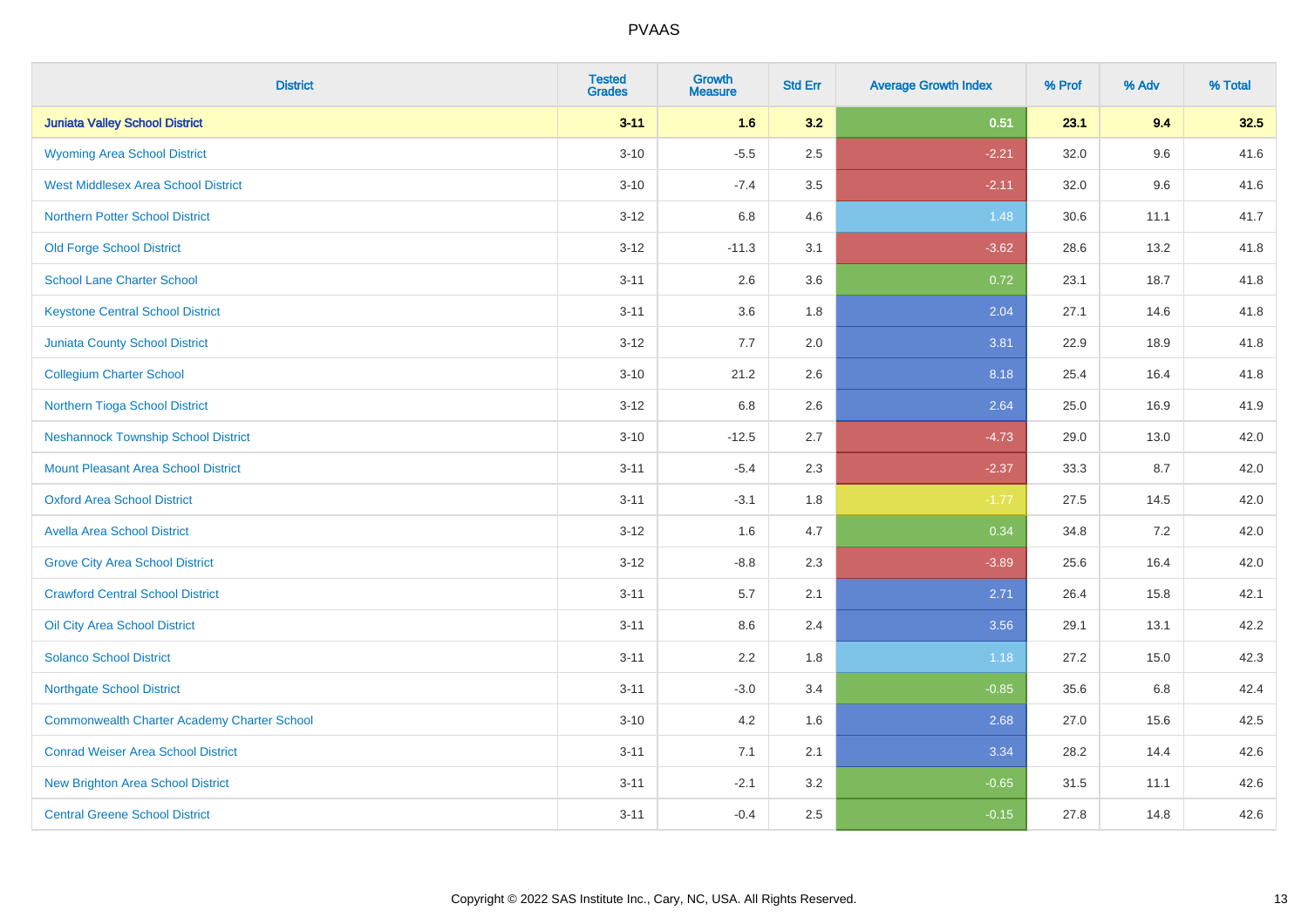| <b>District</b>                             | <b>Tested</b><br><b>Grades</b> | <b>Growth</b><br><b>Measure</b> | <b>Std Err</b> | <b>Average Growth Index</b> | % Prof | % Adv | % Total |
|---------------------------------------------|--------------------------------|---------------------------------|----------------|-----------------------------|--------|-------|---------|
| <b>Juniata Valley School District</b>       | $3 - 11$                       | 1.6                             | 3.2            | 0.51                        | 23.1   | 9.4   | 32.5    |
| Leechburg Area School District              | $3 - 11$                       | 7.0                             | 3.9            | 1.79                        | 37.7   | 4.9   | 42.6    |
| <b>Ridley School District</b>               | $3 - 12$                       | 0.3                             | 1.6            | 0.21                        | 32.0   | 10.7  | 42.6    |
| <b>Kennett Consolidated School District</b> | $3 - 11$                       | $-10.4$                         | 1.7            | $-6.27$                     | 28.7   | 14.0  | 42.7    |
| <b>Exeter Township School District</b>      | $3 - 11$                       | $-1.0$                          | 1.7            | $-0.58$                     | 27.2   | 15.6  | 42.8    |
| <b>Altoona Area School District</b>         | $3 - 12$                       | 0.1                             | 1.5            | 0.07                        | 29.0   | 13.8  | 42.8    |
| <b>West Greene School District</b>          | $3 - 11$                       | $-8.1$                          | 3.9            | $-2.08$                     | 31.0   | 11.9  | 42.9    |
| <b>Union Area School District</b>           | $3 - 11$                       | $-6.5$                          | 3.8            | $-1.70$                     | 30.6   | 12.2  | 42.9    |
| <b>Millville Area School District</b>       | $3 - 12$                       | $-5.6$                          | 4.4            | $-1.26$                     | 31.4   | 11.4  | 42.9    |
| <b>Highlands School District</b>            | $3 - 11$                       | $-1.3$                          | 2.3            | $-0.55$                     | 32.6   | 10.5  | 43.0    |
| Northern Bedford County School District     | $3 - 11$                       | $-2.3$                          | 3.3            | $-0.69$                     | 26.2   | 16.9  | 43.1    |
| <b>Penn Cambria School District</b>         | $3 - 11$                       | $-4.5$                          | 2.4            | $-1.86$                     | 27.3   | 15.8  | 43.2    |
| Octorara Area School District               | $3 - 11$                       | $-7.5$                          | 3.2            | $-2.35$                     | 26.1   | 17.0  | 43.2    |
| <b>Allegheny Valley School District</b>     | $3 - 11$                       | $-1.9$                          | 3.9            | $-0.48$                     | 31.8   | 11.4  | 43.2    |
| Southern Columbia Area School District      | $3 - 11$                       | $-8.5$                          | 3.0            | $-2.83$                     | 30.5   | 12.8  | 43.3    |
| <b>Apollo-Ridge School District</b>         | $3 - 12$                       | 9.5                             | 3.0            | 3.23                        | 34.0   | 9.4   | 43.4    |
| <b>Lakeland School District</b>             | $3 - 11$                       | 13.3                            | 2.8            | 4.80                        | 22.2   | 21.2  | 43.4    |
| <b>Northwest Area School District</b>       | $3 - 10$                       | $-3.2$                          | 3.3            | $-0.97$                     | 30.4   | 13.0  | 43.5    |
| <b>Hamburg Area School District</b>         | $3 - 11$                       | 0.6                             | 2.4            | 0.25                        | 28.0   | 15.5  | 43.6    |
| <b>Bentworth School District</b>            | $3 - 11$                       | 7.0                             | 3.0            | 2.36                        | 26.6   | 17.0  | 43.6    |
| <b>Greensburg Salem School District</b>     | $3 - 11$                       | $-6.9$                          | 2.2            | $-3.06$                     | 30.3   | 13.3  | 43.6    |
| <b>Austin Area School District</b>          | $3 - 11$                       | 2.6                             | 6.0            | 0.43                        | 25.0   | 18.8  | 43.8    |
| <b>Pine Grove Area School District</b>      | $3 - 11$                       | $-1.1$                          | 3.0            | $-0.36$                     | 29.5   | 14.3  | 43.8    |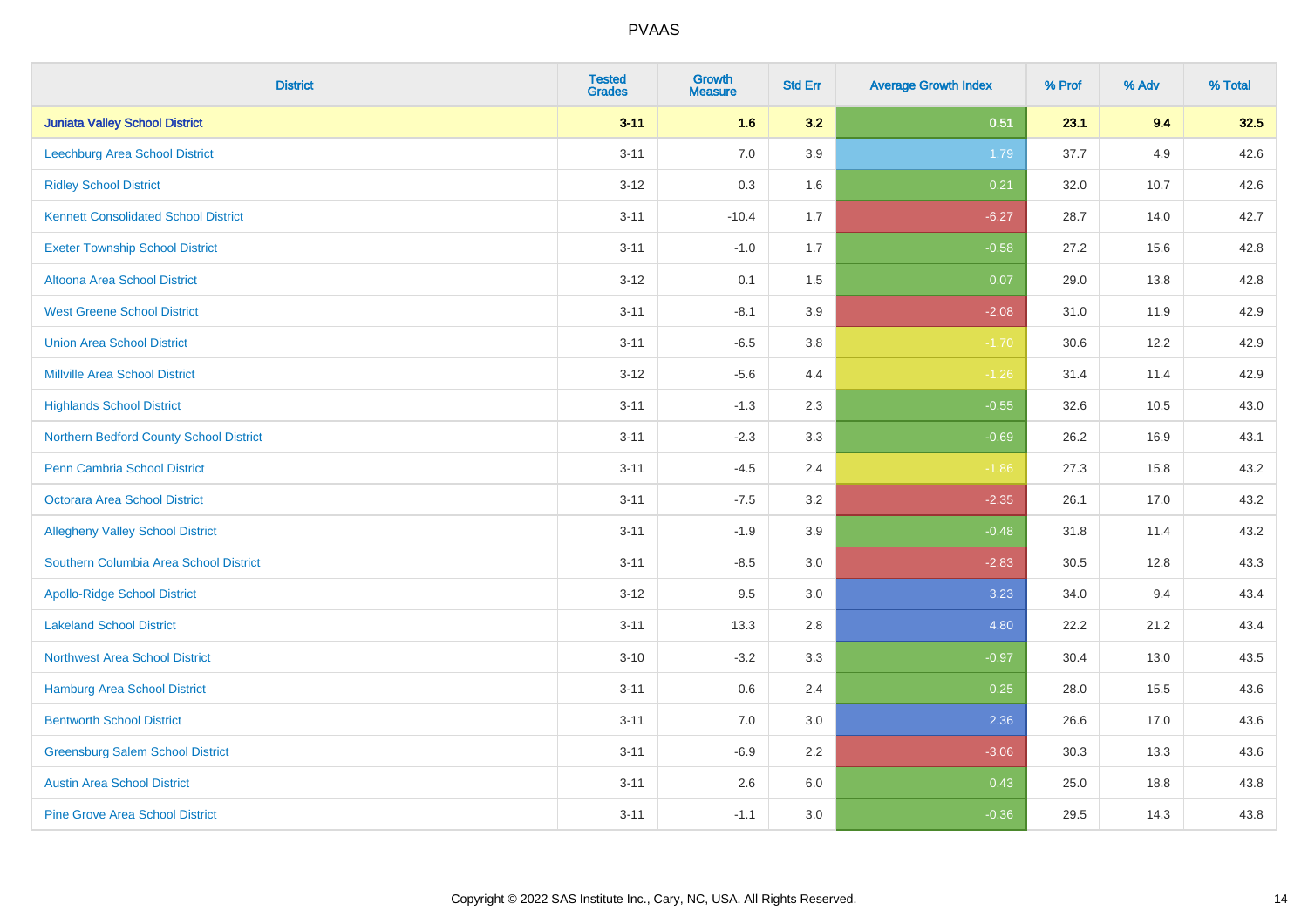| <b>District</b>                          | <b>Tested</b><br><b>Grades</b> | <b>Growth</b><br><b>Measure</b> | <b>Std Err</b> | <b>Average Growth Index</b> | % Prof | % Adv | % Total |
|------------------------------------------|--------------------------------|---------------------------------|----------------|-----------------------------|--------|-------|---------|
| <b>Juniata Valley School District</b>    | $3 - 11$                       | 1.6                             | 3.2            | 0.51                        | 23.1   | 9.4   | 32.5    |
| <b>Agora Cyber Charter School</b>        | $3 - 11$                       | 14.6                            | 2.4            | 6.03                        | 24.7   | 19.5  | 44.2    |
| <b>Chestnut Ridge School District</b>    | $3 - 12$                       | 4.0                             | 2.9            | 1.38                        | 33.2   | 11.0  | 44.2    |
| <b>Susquenita School District</b>        | $3 - 11$                       | $-5.9$                          | 2.6            | $-2.28$                     | 30.6   | 13.9  | 44.4    |
| <b>Smethport Area School District</b>    | $3 - 12$                       | 5.8                             | 3.8            | 1.52                        | 24.6   | 20.0  | 44.6    |
| <b>Fort Cherry School District</b>       | $3 - 10$                       | $-0.7$                          | 3.1            | $-0.21$                     | 30.6   | 14.1  | 44.7    |
| <b>Steel Valley School District</b>      | $3 - 11$                       | 11.1                            | 3.3            | 3.33                        | 34.8   | 10.1  | 44.9    |
| <b>Elizabeth Forward School District</b> | $3 - 11$                       | $-5.5$                          | 2.5            | $-2.25$                     | 32.2   | 12.8  | 45.0    |
| <b>Shaler Area School District</b>       | $3 - 11$                       | $-2.1$                          | 1.8            | $-1.18$                     | 32.0   | 13.0  | 45.0    |
| <b>Clarion Area School District</b>      | $3 - 11$                       | 3.2                             | 3.7            | 0.88                        | 31.7   | 13.3  | 45.0    |
| <b>South Park School District</b>        | $3 - 11$                       | $-8.8$                          | 2.5            | $-3.46$                     | 28.1   | 17.0  | 45.2    |
| Huntingdon Area School District          | $3 - 11$                       | 5.8                             | 2.6            | 2.28                        | 27.8   | 17.4  | 45.2    |
| <b>Upper Perkiomen School District</b>   | $3 - 11$                       | 5.7                             | 1.9            | 3.04                        | 25.4   | 19.9  | 45.4    |
| <b>Burrell School District</b>           | $3 - 11$                       | $-1.5$                          | 3.3            | $-0.44$                     | 27.8   | 17.7  | 45.6    |
| <b>Mohawk Area School District</b>       | $3 - 11$                       | $-10.5$                         | 2.8            | $-3.75$                     | 35.1   | 10.6  | 45.7    |
| <b>Hatboro-Horsham School District</b>   | $3 - 11$                       | $-2.7$                          | 1.6            | $-1.65$                     | 27.9   | 17.9  | 45.8    |
| Mifflinburg Area School District         | $3 - 11$                       | $-6.0$                          | 2.1            | $-2.87$                     | 32.7   | 13.3  | 46.0    |
| <b>Laurel School District</b>            | $3 - 11$                       | 13.0                            | 3.1            | 4.19                        | 30.3   | 15.7  | 46.1    |
| Northwestern School District             | $3 - 11$                       | $-14.6$                         | 3.2            | $-4.51$                     | 32.5   | 13.7  | 46.2    |
| <b>North Star School District</b>        | $3 - 11$                       | 1.1                             | 3.3            | 0.34                        | 26.2   | 20.0  | 46.2    |
| <b>North Hills School District</b>       | $3 - 11$                       | $-15.8$                         | 1.8            | $-8.84$                     | 26.4   | 19.8  | 46.2    |
| <b>Shippensburg Area School District</b> | $3 - 11$                       | 0.5                             | 1.8            | 0.26                        | 23.5   | 22.8  | 46.3    |
| <b>Otto-Eldred School District</b>       | $3 - 11$                       | $-0.5$                          | 3.5            | $-0.13$                     | 35.8   | 10.5  | 46.3    |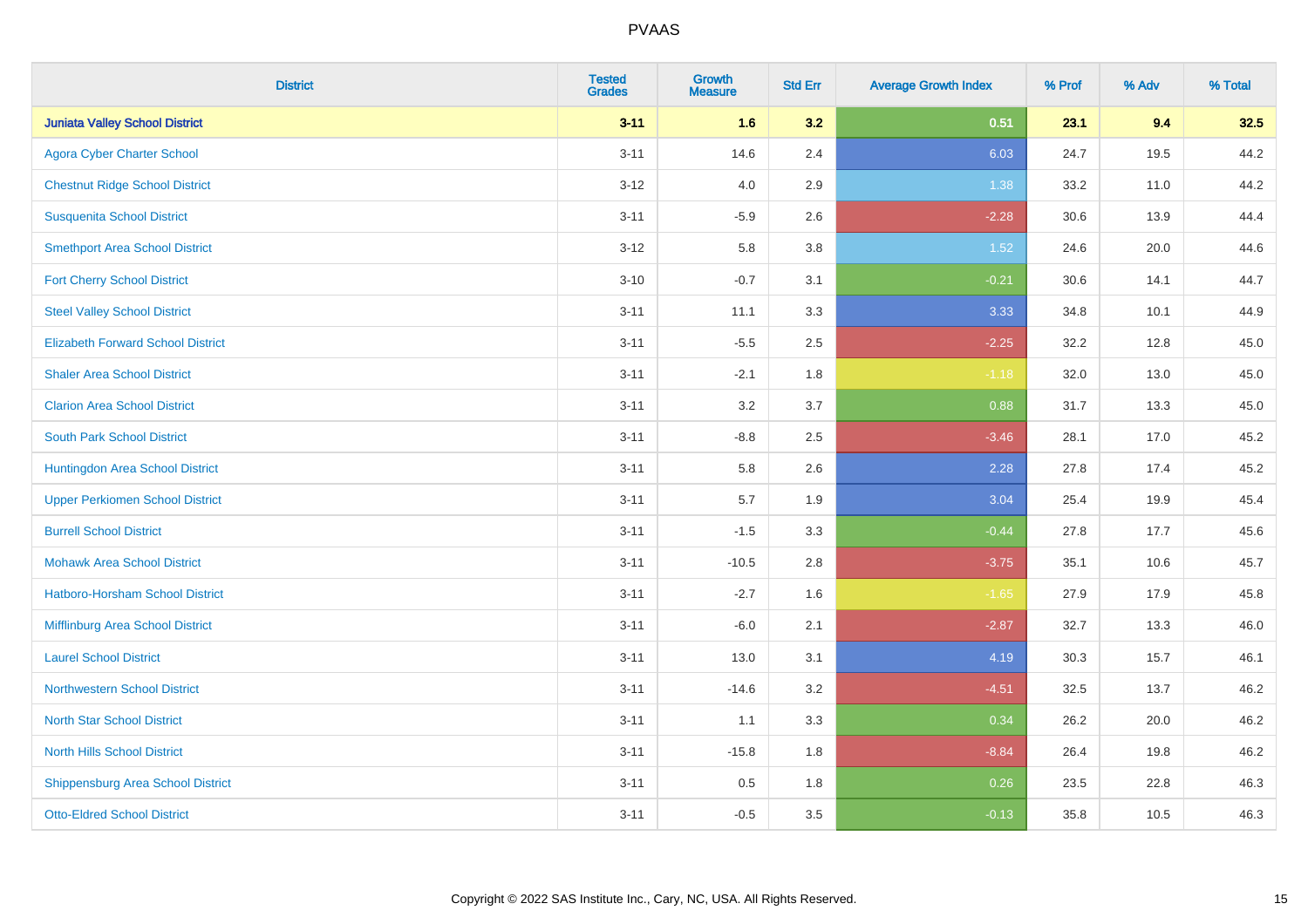| <b>District</b>                           | <b>Tested</b><br><b>Grades</b> | <b>Growth</b><br><b>Measure</b> | <b>Std Err</b> | <b>Average Growth Index</b> | % Prof | % Adv | % Total |
|-------------------------------------------|--------------------------------|---------------------------------|----------------|-----------------------------|--------|-------|---------|
| <b>Juniata Valley School District</b>     | $3 - 11$                       | 1.6                             | 3.2            | 0.51                        | 23.1   | 9.4   | 32.5    |
| <b>Jamestown Area School District</b>     | $3 - 11$                       | $-9.5$                          | 4.1            | $-2.33$                     | 41.5   | 4.9   | 46.3    |
| <b>Eastern York School District</b>       | $3 - 11$                       | $-6.2$                          | 2.3            | $-2.70$                     | 27.8   | 18.5  | 46.4    |
| <b>MaST Community Charter School</b>      | $3 - 10$                       | $-0.9$                          | 2.5            | $-0.34$                     | 25.0   | 21.6  | 46.6    |
| <b>Baldwin-Whitehall School District</b>  | $3 - 11$                       | $-5.5$                          | 1.9            | $-2.93$                     | 32.0   | 14.7  | 46.7    |
| <b>Hopewell Area School District</b>      | $3 - 11$                       | 0.8                             | 2.6            | 0.31                        | 34.5   | 12.4  | 46.9    |
| Renaissance Academy Charter School        | $3 - 11$                       | $-5.6$                          | 3.1            | $-1.79$                     | 28.4   | 18.5  | 46.9    |
| <b>Western Wayne School District</b>      | $3 - 11$                       | 3.6                             | 2.6            | 1.39                        | 30.8   | 16.2  | 47.0    |
| <b>West Shore School District</b>         | $3-12$                         | 2.2                             | 1.3            | 1.68                        | 31.8   | 15.2  | 47.1    |
| <b>Penn Manor School District</b>         | $3 - 11$                       | 7.1                             | 1.5            | 4.82                        | 26.7   | 20.5  | 47.2    |
| Karns City Area School District           | $3 - 11$                       | $-7.2$                          | 2.6            | $-2.71$                     | 26.4   | 20.8  | 47.2    |
| <b>Athens Area School District</b>        | $3 - 11$                       | 2.6                             | 2.3            | 1.11                        | 34.9   | 12.3  | 47.3    |
| <b>Bald Eagle Area School District</b>    | $3 - 11$                       | 7.6                             | 2.5            | 3.00                        | 31.6   | 15.6  | 47.3    |
| <b>Hempfield Area School District</b>     | $3 - 12$                       | $-10.2$                         | 1.6            | $-6.37$                     | 28.1   | 19.2  | 47.3    |
| <b>Carlisle Area School District</b>      | $3 - 11$                       | $-5.2$                          | 1.7            | $-2.99$                     | 28.0   | 19.3  | 47.3    |
| <b>Everett Area School District</b>       | $3 - 11$                       | $-1.1$                          | 3.1            | $-0.34$                     | 34.2   | 13.2  | 47.4    |
| Johnsonburg Area School District          | $3 - 11$                       | 5.0                             | 3.9            | 1.27                        | 35.5   | 11.8  | 47.4    |
| <b>Wallenpaupack Area School District</b> | $3 - 11$                       | 8.8                             | 2.1            | 4.28                        | 28.5   | 18.9  | 47.4    |
| <b>West Perry School District</b>         | $3 - 11$                       | 11.0                            | 2.3            | 4.76                        | 26.9   | 20.5  | 47.4    |
| Northern York County School District      | $3 - 11$                       | 8.4                             | 1.8            | 4.63                        | 24.3   | 23.1  | 47.4    |
| South Middleton School District           | $3 - 11$                       | 4.4                             | 2.2            | 1.95                        | 31.1   | 16.4  | 47.5    |
| <b>Punxsutawney Area School District</b>  | $3 - 11$                       | 15.8                            | 2.7            | 5.83                        | 18.6   | 29.0  | 47.6    |
| Portage Area School District              | $3 - 10$                       | $-0.5$                          | 3.3            | $-0.14$                     | 27.0   | 20.6  | 47.6    |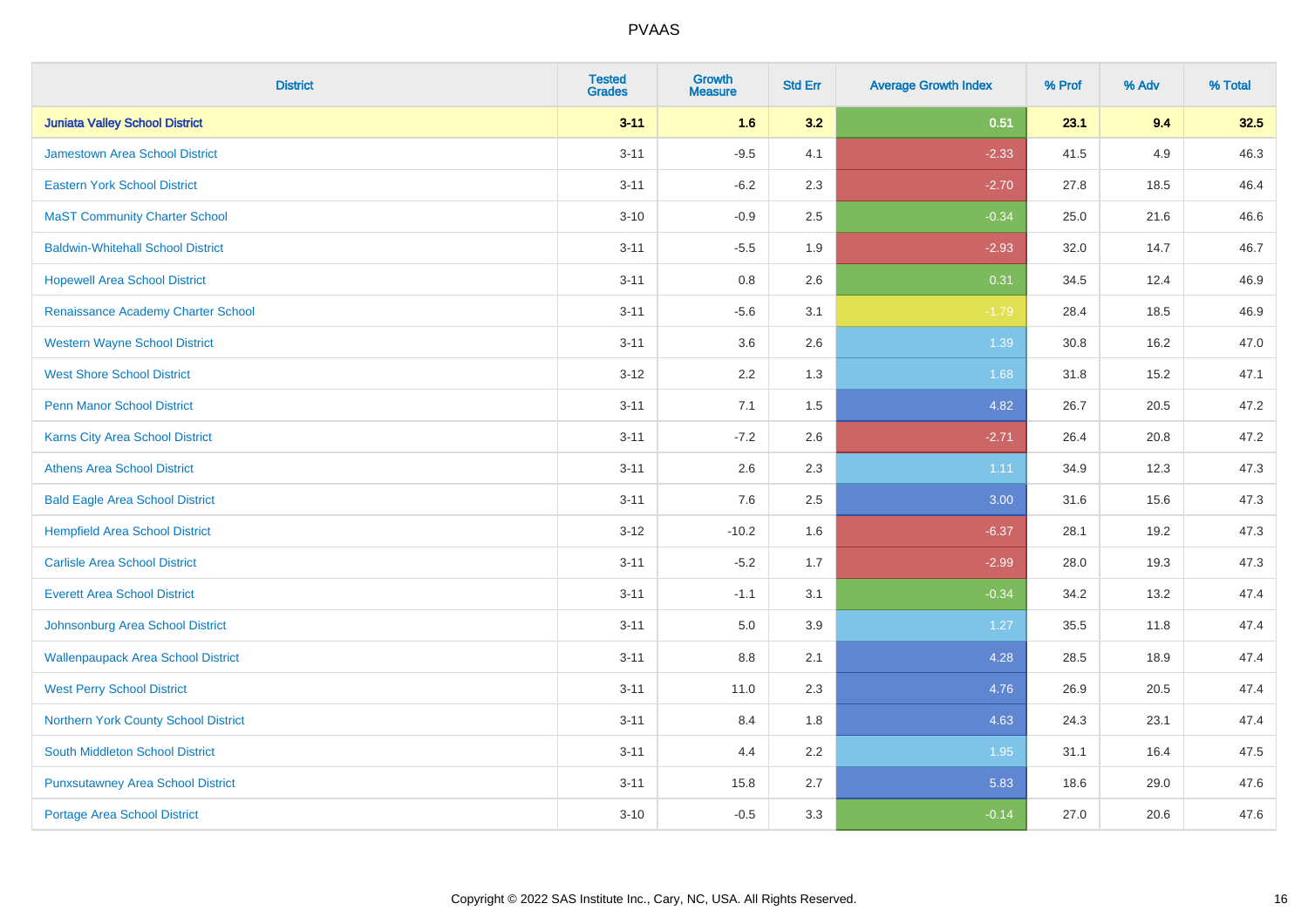| <b>District</b>                                    | <b>Tested</b><br><b>Grades</b> | <b>Growth</b><br><b>Measure</b> | <b>Std Err</b> | <b>Average Growth Index</b> | % Prof | % Adv | % Total |
|----------------------------------------------------|--------------------------------|---------------------------------|----------------|-----------------------------|--------|-------|---------|
| <b>Juniata Valley School District</b>              | $3 - 11$                       | 1.6                             | 3.2            | 0.51                        | 23.1   | 9.4   | 32.5    |
| Northampton Area School District                   | $3 - 11$                       | 3.2                             | 1.5            | 2.05                        | 29.8   | 17.9  | 47.7    |
| <b>Hollidaysburg Area School District</b>          | $3 - 11$                       | $-2.7$                          | 1.6            | $-1.64$                     | 32.6   | 15.2  | 47.8    |
| <b>Tunkhannock Area School District</b>            | $3 - 11$                       | 1.4                             | 2.0            | 0.71                        | 29.8   | 18.1  | 47.9    |
| <b>Bradford Area School District</b>               | $3 - 12$                       | $-1.8$                          | 2.3            | $-0.79$                     | 31.2   | 16.7  | 47.9    |
| <b>Penncrest School District</b>                   | $3 - 11$                       | 6.0                             | 1.9            | 3.24                        | 31.1   | 16.9  | 48.0    |
| <b>Westmont Hilltop School District</b>            | $3 - 11$                       | $-1.0$                          | 2.8            | $-0.36$                     | 33.3   | 14.7  | 48.0    |
| <b>Reach Cyber Charter School</b>                  | $3 - 11$                       | 1.4                             | 3.6            | 0.40                        | 32.9   | 15.2  | 48.1    |
| <b>Palisades School District</b>                   | $3 - 11$                       | 7.7                             | 2.9            | 2.66                        | 27.8   | 20.3  | 48.1    |
| <b>Lincoln Park Performing Arts Charter School</b> | $7 - 11$                       | $-14.9$                         | 2.7            | $-5.45$                     | 39.3   | 8.9   | 48.2    |
| <b>Clarion-Limestone Area School District</b>      | $3 - 12$                       | $-10.0$                         | 3.6            | $-2.76$                     | 28.3   | 20.0  | 48.3    |
| <b>Lake-Lehman School District</b>                 | $3 - 11$                       | 14.9                            | 2.8            | 5.34                        | 25.8   | 22.5  | 48.3    |
| <b>Gettysburg Area School District</b>             | $3 - 11$                       | $-6.0$                          | 2.0            | $-3.02$                     | 28.8   | 19.6  | 48.5    |
| <b>Annville-Cleona School District</b>             | $3 - 12$                       | 1.1                             | 2.4            | 0.45                        | 34.8   | 13.6  | 48.5    |
| <b>Palmerton Area School District</b>              | $3 - 11$                       | $-0.9$                          | 2.7            | $-0.34$                     | 34.3   | 14.3  | 48.6    |
| <b>Cornwall-Lebanon School District</b>            | $3 - 11$                       | 8.2                             | 1.6            | 5.24                        | 28.0   | 20.5  | 48.6    |
| <b>Girard School District</b>                      | $3 - 11$                       | $-12.3$                         | 2.6            | $-4.76$                     | 29.7   | 18.9  | 48.6    |
| <b>Stroudsburg Area School District</b>            | $3 - 11$                       | 7.5                             | 1.6            | 4.70                        | 30.4   | 18.3  | 48.7    |
| <b>Ephrata Area School District</b>                | $3 - 11$                       | $6.8\,$                         | 1.7            | 4.08                        | 31.6   | 17.1  | 48.8    |
| <b>Fort Leboeuf School District</b>                | $3 - 11$                       | 3.5                             | 2.2            | 1.58                        | 32.0   | 16.8  | 48.8    |
| <b>Southmoreland School District</b>               | $3 - 11$                       | $-12.5$                         | 3.1            | $-4.04$                     | 33.3   | 15.5  | 48.8    |
| <b>Western Beaver County School District</b>       | $3 - 11$                       | $-9.3$                          | 4.2            | $-2.20$                     | 45.1   | 3.9   | 49.0    |
| <b>Newport School District</b>                     | $3 - 12$                       | 3.8                             | 3.3            | 1.17                        | 38.8   | 10.4  | 49.2    |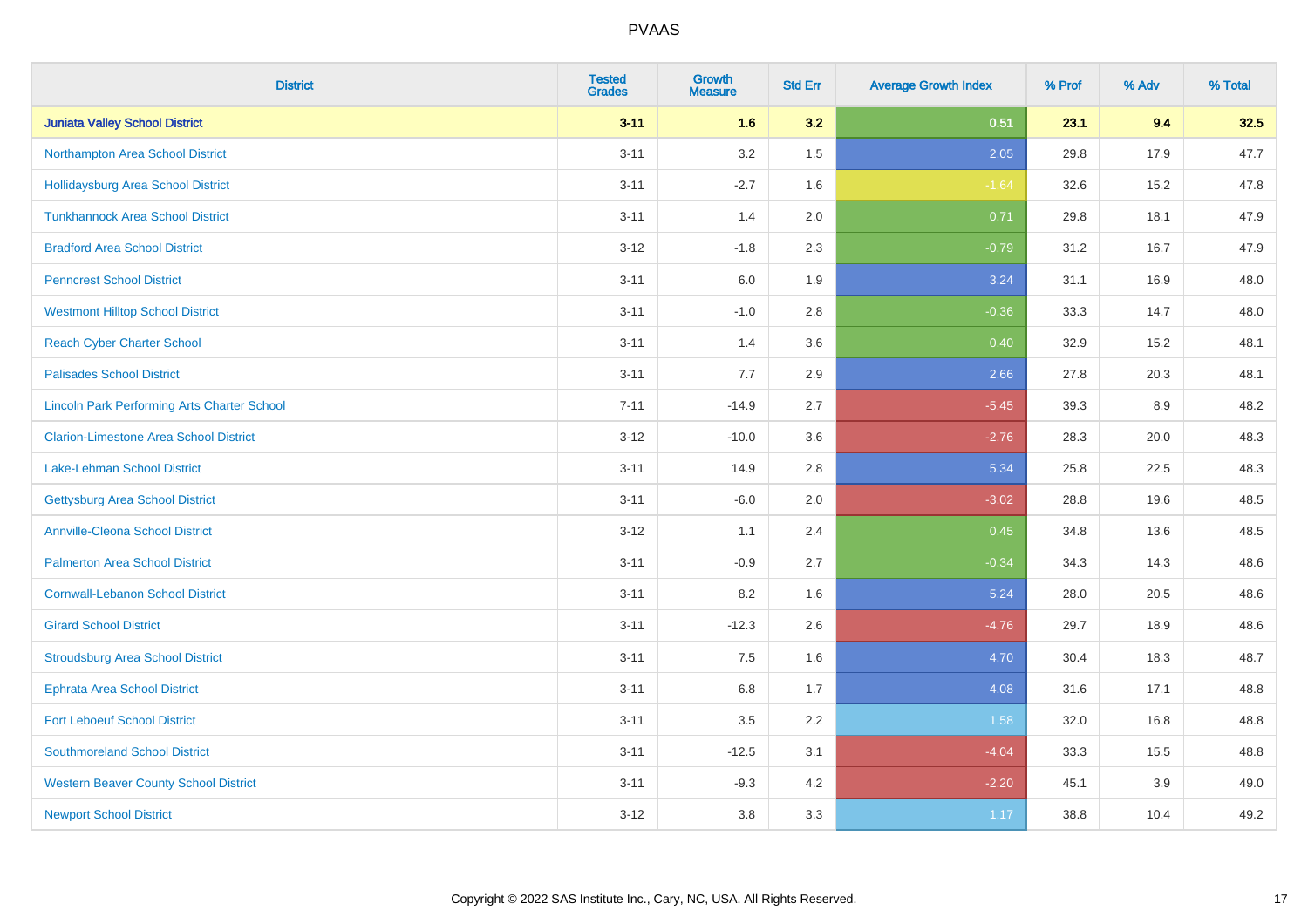| <b>District</b>                          | <b>Tested</b><br><b>Grades</b> | <b>Growth</b><br><b>Measure</b> | <b>Std Err</b> | <b>Average Growth Index</b> | % Prof | % Adv | % Total |
|------------------------------------------|--------------------------------|---------------------------------|----------------|-----------------------------|--------|-------|---------|
| <b>Juniata Valley School District</b>    | $3 - 11$                       | 1.6                             | 3.2            | 0.51                        | 23.1   | 9.4   | 32.5    |
| <b>Iroquois School District</b>          | $3 - 11$                       | 13.6                            | 2.8            | 4.83                        | 33.3   | 16.0  | 49.4    |
| <b>Middletown Area School District</b>   | $3 - 11$                       | $-3.4$                          | 2.4            | $-1.44$                     | 34.3   | 15.2  | 49.4    |
| <b>Waynesboro Area School District</b>   | $3 - 12$                       | $3.0\,$                         | 1.8            | 1.67                        | 26.0   | 23.5  | 49.5    |
| <b>General Mclane School District</b>    | $3 - 11$                       | $-10.7$                         | 2.4            | $-4.40$                     | 34.0   | 15.6  | 49.6    |
| <b>Valley View School District</b>       | $3 - 11$                       | 9.3                             | 2.2            | 4.18                        | 26.6   | 23.1  | 49.7    |
| <b>Avonworth School District</b>         | $3 - 10$                       | $-6.2$                          | 2.3            | $-2.68$                     | 35.9   | 14.1  | 50.0    |
| <b>Schuylkill Valley School District</b> | $3 - 11$                       | $-1.0$                          | 2.2            | $-0.47$                     | 29.8   | 20.2  | 50.0    |
| <b>Fairfield Area School District</b>    | $3 - 11$                       | $-0.5$                          | 3.6            | $-0.13$                     | 43.9   | 6.1   | 50.0    |
| <b>Wilson Area School District</b>       | $3 - 11$                       | $-0.3$                          | 2.4            | $-0.12$                     | 35.4   | 14.6  | 50.0    |
| South Williamsport Area School District  | $3 - 10$                       | 0.9                             | 3.1            | 0.31                        | 38.4   | 11.6  | 50.0    |
| <b>Upper Adams School District</b>       | $3 - 11$                       | 0.9                             | 2.5            | 0.37                        | 33.0   | 17.0  | 50.0    |
| <b>Bellefonte Area School District</b>   | $3 - 11$                       | 6.7                             | 2.0            | 3.34                        | 28.8   | 21.5  | 50.2    |
| <b>Mifflin County School District</b>    | $3 - 11$                       | 12.3                            | 1.6            | 7.69                        | 35.1   | 15.1  | 50.3    |
| 21st Century Cyber Charter School        | $6 - 12$                       | 6.6                             | 2.1            | 3.16                        | 29.0   | 21.8  | 50.8    |
| <b>Warrior Run School District</b>       | $3 - 11$                       | 10.5                            | 2.7            | 3.86                        | 34.1   | 16.8  | 50.9    |
| <b>Halifax Area School District</b>      | $3 - 11$                       | 5.8                             | 3.5            | 1.64                        | 32.1   | 18.9  | 50.9    |
| Daniel Boone Area School District        | $3 - 12$                       | 0.9                             | 1.9            | 0.46                        | 28.9   | 22.0  | 51.0    |
| Pennsylvania Virtual Charter School      | $3 - 11$                       | 4.4                             | 3.4            | 1.31                        | 29.8   | 21.2  | 51.0    |
| <b>Riverview School District</b>         | $3 - 11$                       | $-13.0$                         | 4.0            | $-3.29$                     | 43.1   | 7.8   | 51.0    |
| <b>Kane Area School District</b>         | $3 - 10$                       | 8.8                             | 2.9            | 3.07                        | 31.4   | 19.8  | 51.2    |
| Mechanicsburg Area School District       | $3 - 11$                       | $-5.7$                          | 1.6            | $-3.48$                     | 35.1   | 16.0  | 51.2    |
| <b>Windber Area School District</b>      | $3 - 11$                       | $-11.9$                         | 3.0            | $-3.94$                     | 41.0   | 10.3  | 51.3    |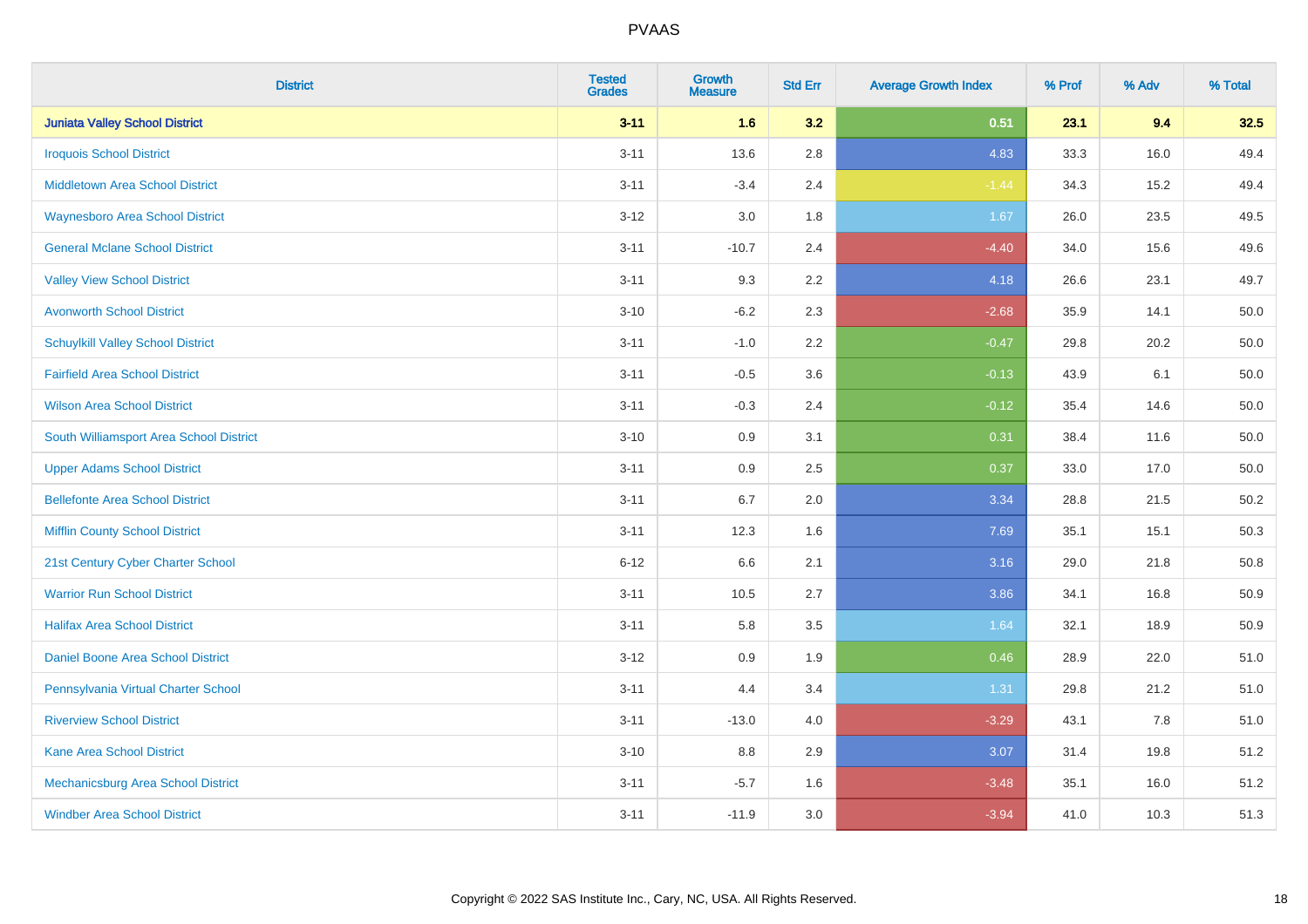| <b>District</b>                                 | <b>Tested</b><br><b>Grades</b> | <b>Growth</b><br><b>Measure</b> | <b>Std Err</b> | <b>Average Growth Index</b> | % Prof | % Adv | % Total |
|-------------------------------------------------|--------------------------------|---------------------------------|----------------|-----------------------------|--------|-------|---------|
| <b>Juniata Valley School District</b>           | $3 - 11$                       | 1.6                             | 3.2            | 0.51                        | 23.1   | 9.4   | 32.5    |
| <b>Sullivan County School District</b>          | $3 - 10$                       | 2.5                             | 4.3            | 0.58                        | 43.6   | 7.7   | 51.3    |
| <b>Sayre Area School District</b>               | $3 - 11$                       | 5.8                             | 3.2            | 1.81                        | 30.3   | 21.0  | 51.3    |
| <b>Upper Moreland Township School District</b>  | $3 - 11$                       | 1.1                             | 2.0            | 0.56                        | 24.8   | 26.6  | 51.3    |
| <b>Wyalusing Area School District</b>           | $3 - 12$                       | 5.7                             | 3.2            | 1.78                        | 38.6   | 12.9  | 51.4    |
| <b>Bedford Area School District</b>             | $3 - 11$                       | 6.4                             | 2.4            | 2.68                        | 31.0   | 20.6  | 51.6    |
| <b>Dover Area School District</b>               | $3 - 12$                       | 7.1                             | 1.9            | 3.78                        | 33.0   | 18.7  | 51.7    |
| <b>Tamaqua Area School District</b>             | $3 - 12$                       | 6.5                             | 2.4            | 2.72                        | 34.3   | 17.5  | 51.8    |
| <b>Glendale School District</b>                 | $3 - 10$                       | 7.9                             | 3.5            | 2.25                        | 42.6   | 9.3   | 51.8    |
| South Side Area School District                 | $3 - 11$                       | $-0.6$                          | 3.1            | $-0.19$                     | 24.0   | 28.0  | 52.0    |
| Pen Argyl Area School District                  | $3 - 12$                       | 12.8                            | 2.5            | 5.10                        | 28.5   | 23.8  | 52.3    |
| <b>Allegheny-Clarion Valley School District</b> | $3 - 10$                       | 12.3                            | 4.1            | 3.03                        | 33.3   | 19.0  | 52.4    |
| Pocono Mountain School District                 | $3-12$                         | $-4.3$                          | 1.8            | $-2.43$                     | 35.5   | 17.1  | 52.6    |
| <b>Albert Gallatin Area School District</b>     | $3 - 11$                       | $-1.7$                          | 2.3            | $-0.72$                     | 31.9   | 20.7  | 52.7    |
| <b>Slippery Rock Area School District</b>       | $3 - 11$                       | $-3.8$                          | 2.5            | $-1.56$                     | 30.8   | 21.9  | 52.7    |
| Jersey Shore Area School District               | $3 - 11$                       | 0.7                             | 2.5            | 0.27                        | 39.3   | 13.6  | 52.9    |
| Penns Valley Area School District               | $3 - 12$                       | 14.1                            | 2.6            | 5.33                        | 29.6   | 23.3  | 52.9    |
| <b>Spring Grove Area School District</b>        | $3 - 11$                       | 3.9                             | 2.0            | 1.90                        | 30.0   | 23.0  | 53.0    |
| <b>Greencastle-Antrim School District</b>       | $3 - 11$                       | $-0.3$                          | 2.0            | $-0.14$                     | 30.9   | 22.2  | 53.1    |
| <b>Kutztown Area School District</b>            | $3 - 12$                       | 9.3                             | 2.8            | 3.34                        | 38.5   | 14.6  | 53.2    |
| <b>Boyertown Area School District</b>           | $3 - 11$                       | $-2.9$                          | 1.4            | $-2.06$                     | 30.8   | 22.6  | 53.4    |
| <b>South Eastern School District</b>            | $3 - 11$                       | $-1.0$                          | 1.8            | $-0.55$                     | 36.4   | 17.1  | 53.5    |
| <b>Greater Latrobe School District</b>          | $3 - 11$                       | $-14.1$                         | 2.0            | $-7.14$                     | 41.0   | 12.6  | 53.6    |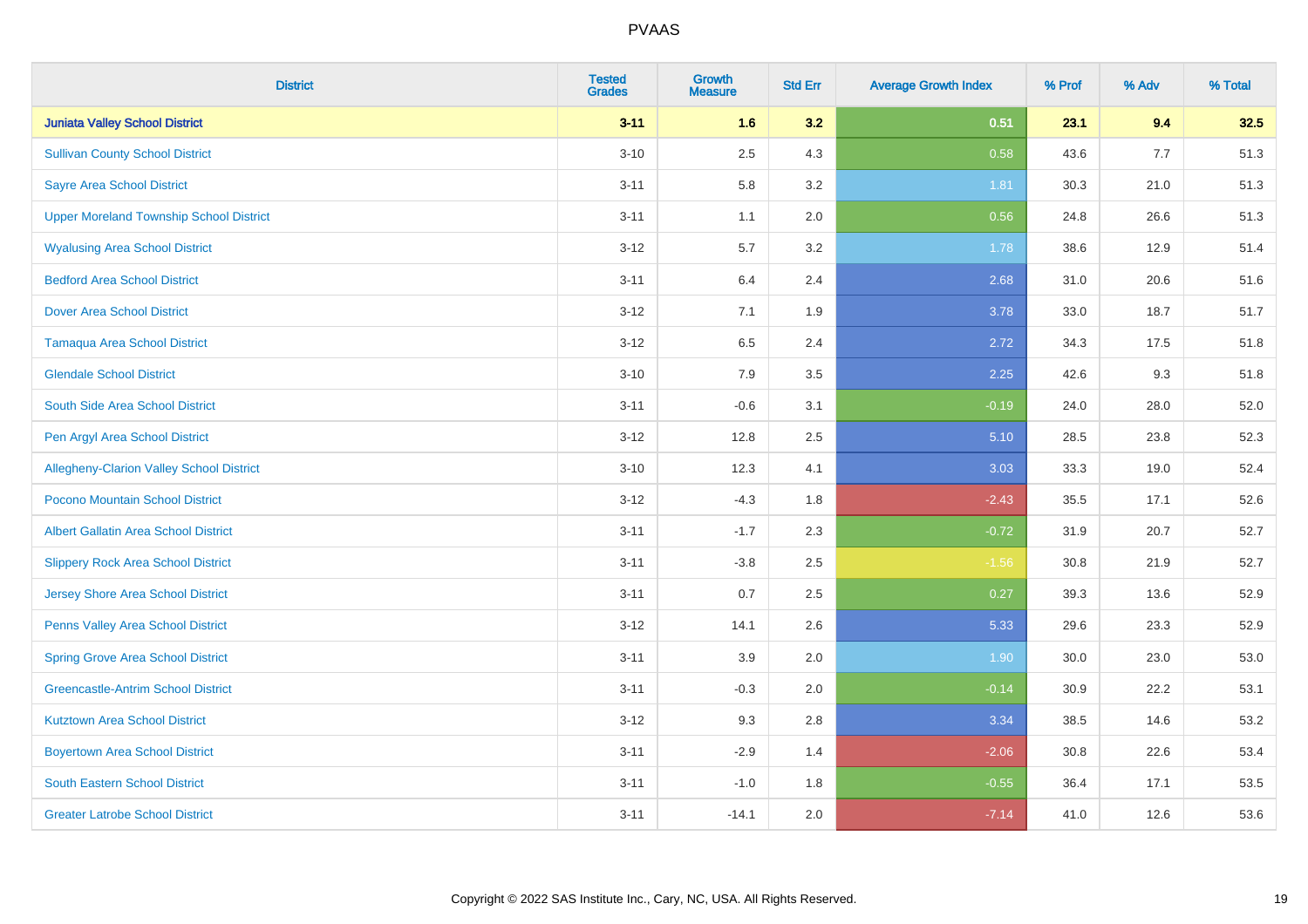| <b>District</b>                             | <b>Tested</b><br><b>Grades</b> | <b>Growth</b><br><b>Measure</b> | <b>Std Err</b> | <b>Average Growth Index</b> | % Prof | % Adv | % Total |
|---------------------------------------------|--------------------------------|---------------------------------|----------------|-----------------------------|--------|-------|---------|
| <b>Juniata Valley School District</b>       | $3 - 11$                       | 1.6                             | 3.2            | 0.51                        | 23.1   | 9.4   | 32.5    |
| <b>Midd-West School District</b>            | $3 - 11$                       | 3.6                             | 2.6            | 1.42                        | 28.6   | 25.0  | 53.6    |
| <b>Beaver Area School District</b>          | $3 - 10$                       | $-3.0$                          | 2.5            | $-1.16$                     | 25.8   | 27.8  | 53.6    |
| Saint Marys Area School District            | $3 - 11$                       | 6.0                             | 2.2            | 2.69                        | 35.4   | 18.3  | 53.7    |
| <b>Wyomissing Area School District</b>      | $3 - 12$                       | $-2.4$                          | 2.6            | $-0.92$                     | 25.6   | 28.1  | 53.7    |
| Northeastern York School District           | $3 - 11$                       | 3.8                             | 1.8            | 2.11                        | 32.7   | 21.0  | 53.7    |
| East Pennsboro Area School District         | $3 - 11$                       | 4.8                             | 2.1            | 2.26                        | 36.8   | 16.9  | 53.7    |
| <b>Nazareth Area School District</b>        | $3 - 11$                       | $-2.5$                          | 1.7            | $-1.53$                     | 29.2   | 24.6  | 53.8    |
| <b>Quakertown Community School District</b> | $3 - 12$                       | $-4.3$                          | 1.5            | $-2.79$                     | 33.8   | 20.1  | 53.8    |
| <b>Lakeview School District</b>             | $3 - 11$                       | $-1.9$                          | 3.5            | $-0.53$                     | 41.5   | 12.3  | 53.8    |
| <b>Red Lion Area School District</b>        | $3 - 11$                       | 4.5                             | 1.9            | 2.31                        | 32.3   | 21.5  | 53.8    |
| <b>Chichester School District</b>           | $3 - 11$                       | $-1.8$                          | 4.2            | $-0.44$                     | 40.0   | 14.0  | 54.0    |
| <b>Whitehall-Coplay School District</b>     | $3 - 11$                       | 11.8                            | 1.7            | 7.06                        | 32.3   | 21.7  | 54.0    |
| <b>Gateway School District</b>              | $3 - 11$                       | 3.1                             | 2.0            | 1.55                        | 35.7   | 18.5  | 54.2    |
| <b>Dubois Area School District</b>          | $3 - 11$                       | $-2.8$                          | 2.0            | $-1.37$                     | 35.5   | 19.0  | 54.6    |
| <b>Dallas School District</b>               | $3 - 11$                       | 8.1                             | 2.1            | 3.87                        | 32.4   | 22.4  | 54.8    |
| <b>Crestwood School District</b>            | $3 - 11$                       | $-3.4$                          | 2.2            | $-1.52$                     | 33.1   | 21.7  | 54.9    |
| <b>Brockway Area School District</b>        | $3 - 11$                       | $-0.4$                          | 3.5            | $-0.11$                     | 41.2   | 13.8  | 55.0    |
| <b>United School District</b>               | $3 - 11$                       | 6.3                             | 3.3            | 1.89                        | 38.8   | 16.3  | 55.0    |
| <b>Neshaminy School District</b>            | $3 - 11$                       | 8.6                             | 1.3            | 6.56                        | 31.3   | 23.9  | 55.2    |
| Shenango Area School District               | $3 - 11$                       | 1.7                             | 3.2            | 0.52                        | 41.4   | 13.8  | 55.3    |
| <b>Blackhawk School District</b>            | $3 - 11$                       | 2.0                             | 2.3            | 0.87                        | 34.6   | 20.7  | 55.3    |
| <b>Bermudian Springs School District</b>    | $3 - 11$                       | 2.5                             | 2.4            | 1.05                        | 31.8   | 23.5  | 55.3    |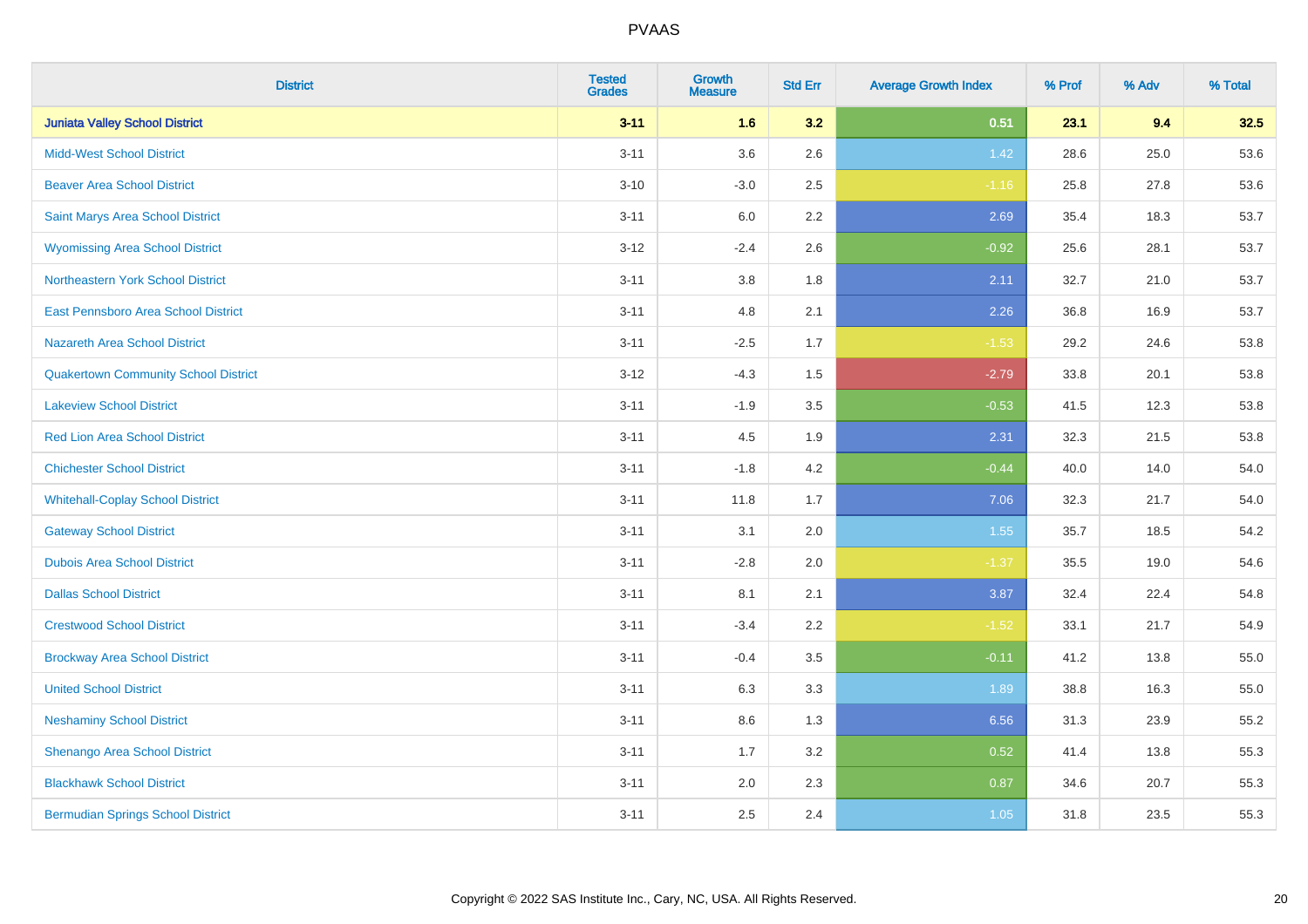| <b>District</b>                                | <b>Tested</b><br><b>Grades</b> | <b>Growth</b><br><b>Measure</b> | <b>Std Err</b> | <b>Average Growth Index</b> | % Prof | % Adv | % Total |
|------------------------------------------------|--------------------------------|---------------------------------|----------------|-----------------------------|--------|-------|---------|
| <b>Juniata Valley School District</b>          | $3 - 11$                       | 1.6                             | 3.2            | 0.51                        | 23.1   | 9.4   | 32.5    |
| <b>Montour School District</b>                 | $3 - 11$                       | $-6.1$                          | 2.1            | $-2.95$                     | 31.8   | 23.6  | 55.3    |
| <b>Lehighton Area School District</b>          | $3 - 11$                       | 11.4                            | 2.4            | 4.84                        | 30.5   | 24.9  | 55.3    |
| <b>Central York School District</b>            | $3 - 12$                       | 12.9                            | 1.5            | 8.64                        | 31.4   | 24.1  | 55.5    |
| <b>Galeton Area School District</b>            | $3 - 11$                       | 5.4                             | 5.4            | 1.01                        | 33.3   | 22.2  | 55.6    |
| <b>Homer-Center School District</b>            | $3 - 11$                       | 8.8                             | 3.5            | 2.53                        | 38.0   | 17.7  | 55.8    |
| <b>South Western School District</b>           | $3 - 12$                       | 2.5                             | 1.7            | 1.48                        | 36.2   | 19.7  | 55.9    |
| <b>Wilson School District</b>                  | $3 - 12$                       | 0.5                             | 1.5            | 0.32                        | 30.4   | 25.5  | 55.9    |
| Wilmington Area School District                | $3 - 11$                       | 11.1                            | 3.3            | 3.37                        | 29.8   | 26.2  | 56.0    |
| <b>York Suburban School District</b>           | $3 - 11$                       | 7.4                             | 2.1            | 3.55                        | 24.9   | 31.2  | 56.1    |
| <b>Brandywine Heights Area School District</b> | $3 - 11$                       | 5.8                             | 2.6            | 2.27                        | 27.7   | 28.6  | 56.2    |
| <b>Central Valley School District</b>          | $3 - 10$                       | 4.7                             | 2.6            | 1.83                        | 37.8   | 18.5  | 56.3    |
| <b>Muncy School District</b>                   | $3 - 11$                       | 6.9                             | 3.3            | 2.12                        | 37.6   | 18.8  | 56.4    |
| <b>North East School District</b>              | $3 - 11$                       | $-5.3$                          | 2.7            | $-1.97$                     | 31.7   | 24.8  | 56.4    |
| <b>Wissahickon School District</b>             | $3 - 10$                       | $-5.3$                          | 1.7            | $-3.14$                     | 27.5   | 29.0  | 56.6    |
| <b>Blue Mountain School District</b>           | $3 - 10$                       | 12.2                            | 2.1            | 5.81                        | 30.7   | 26.1  | 56.8    |
| <b>Springfield School District</b>             | $3 - 11$                       | 1.2                             | 1.7            | 0.69                        | 31.8   | 25.2  | 56.9    |
| <b>South Butler County School District</b>     | $3 - 10$                       | 6.3                             | 2.2            | 2.80                        | 37.8   | 19.2  | 57.0    |
| Montoursville Area School District             | $3 - 12$                       | $-8.4$                          | 2.6            | $-3.17$                     | 38.8   | 18.2  | 57.0    |
| <b>Belle Vernon Area School District</b>       | $3 - 11$                       | 11.1                            | 2.3            | 4.88                        | 31.6   | 25.4  | 57.1    |
| <b>Bloomsburg Area School District</b>         | $3 - 10$                       | 4.3                             | 3.4            | 1.26                        | 36.5   | 20.6  | 57.1    |
| <b>Spring Cove School District</b>             | $3 - 11$                       | 9.1                             | 2.4            | 3.77                        | 31.8   | 25.4  | 57.1    |
| <b>Donegal School District</b>                 | $3 - 12$                       | 5.9                             | 2.2            | 2.72                        | 34.1   | 23.1  | 57.2    |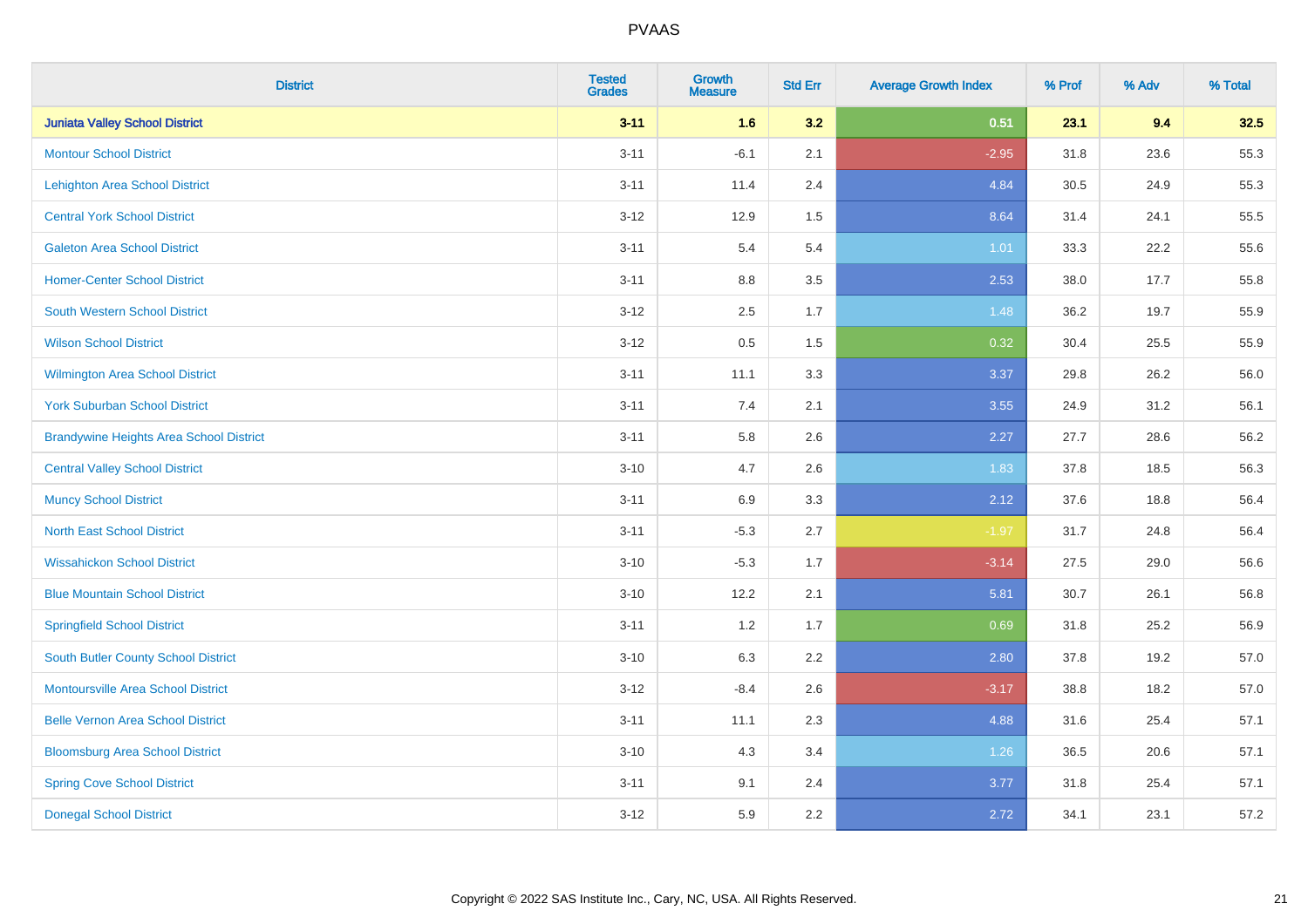| <b>District</b>                                 | <b>Tested</b><br><b>Grades</b> | <b>Growth</b><br><b>Measure</b> | <b>Std Err</b> | <b>Average Growth Index</b> | % Prof | % Adv | % Total |
|-------------------------------------------------|--------------------------------|---------------------------------|----------------|-----------------------------|--------|-------|---------|
| <b>Juniata Valley School District</b>           | $3 - 11$                       | 1.6                             | 3.2            | 0.51                        | 23.1   | 9.4   | 32.5    |
| <b>Armstrong School District</b>                | $3 - 11$                       | 9.8                             | 1.6            | 6.22                        | 32.8   | 24.6  | 57.4    |
| <b>Lower Dauphin School District</b>            | $3 - 11$                       | 5.3                             | 1.8            | 3.03                        | 30.6   | 26.8  | 57.5    |
| Capital Area School for the Arts Charter School | $9 - 11$                       | 14.2                            | 4.5            | 3.13                        | 27.5   | 30.0  | 57.5    |
| <b>Fleetwood Area School District</b>           | $3 - 10$                       | 10.4                            | 2.0            | 5.19                        | 31.7   | 25.8  | 57.5    |
| <b>Ridgway Area School District</b>             | $3 - 11$                       | $-6.1$                          | 4.0            | $-1.53$                     | 42.2   | 15.6  | 57.8    |
| California Area School District                 | $3 - 10$                       | $-13.7$                         | 4.5            | $-3.06$                     | 41.7   | 16.7  | 58.3    |
| <b>Avon Grove Charter School</b>                | $3 - 11$                       | 9.8                             | 3.1            | 3.18                        | 32.4   | 26.0  | 58.4    |
| <b>Abington School District</b>                 | $3 - 10$                       | 0.9                             | 1.6            | 0.57                        | 29.7   | 28.7  | 58.4    |
| <b>Conestoga Valley School District</b>         | $3 - 11$                       | 2.4                             | 1.7            | 1.43                        | 35.0   | 23.5  | 58.5    |
| <b>Twin Valley School District</b>              | $3 - 12$                       | $-3.2$                          | 1.9            | $-1.68$                     | 38.8   | 19.8  | 58.6    |
| <b>Conemaugh Township Area School District</b>  | $3 - 12$                       | 4.8                             | 3.5            | 1.39                        | 30.9   | 27.8  | 58.8    |
| <b>Riverside Beaver County School District</b>  | $3 - 11$                       | $-5.5$                          | 2.7            | $-2.03$                     | 35.8   | 23.2  | 59.0    |
| <b>East Penn School District</b>                | $3 - 11$                       | 8.9                             | 1.2            | 7.61                        | 32.8   | 26.4  | 59.2    |
| <b>Canon-Mcmillan School District</b>           | $3 - 11$                       | $-5.0$                          | 1.5            | $-3.25$                     | 30.8   | 28.5  | 59.3    |
| Northwestern Lehigh School District             | $3 - 11$                       | $-2.4$                          | 2.1            | $-1.14$                     | 41.7   | 17.9  | 59.5    |
| <b>West Chester Area School District</b>        | $3 - 11$                       | $-2.1$                          | 1.2            | $-1.83$                     | 36.4   | 23.2  | 59.6    |
| <b>Pennridge School District</b>                | $3 - 10$                       | 7.4                             | 1.5            | 5.10                        | 32.0   | 27.6  | 59.6    |
| <b>Phoenixville Area School District</b>        | $3 - 11$                       | 7.3                             | 1.8            | 3.96                        | 32.3   | 27.6  | 59.8    |
| <b>Moon Area School District</b>                | $3 - 11$                       | 1.5                             | 1.8            | 0.86                        | 34.5   | 25.5  | 60.0    |
| <b>Bellwood-Antis School District</b>           | $3 - 10$                       | 3.5                             | 2.8            | 1.24                        | 40.9   | 19.4  | 60.2    |
| <b>Indiana Area School District</b>             | $3 - 11$                       | 12.0                            | 2.0            | 5.98                        | 30.0   | 30.4  | 60.3    |
| <b>Perkiomen Valley School District</b>         | $3 - 11$                       | 2.7                             | 1.5            | 1.83                        | 35.0   | 25.3  | 60.3    |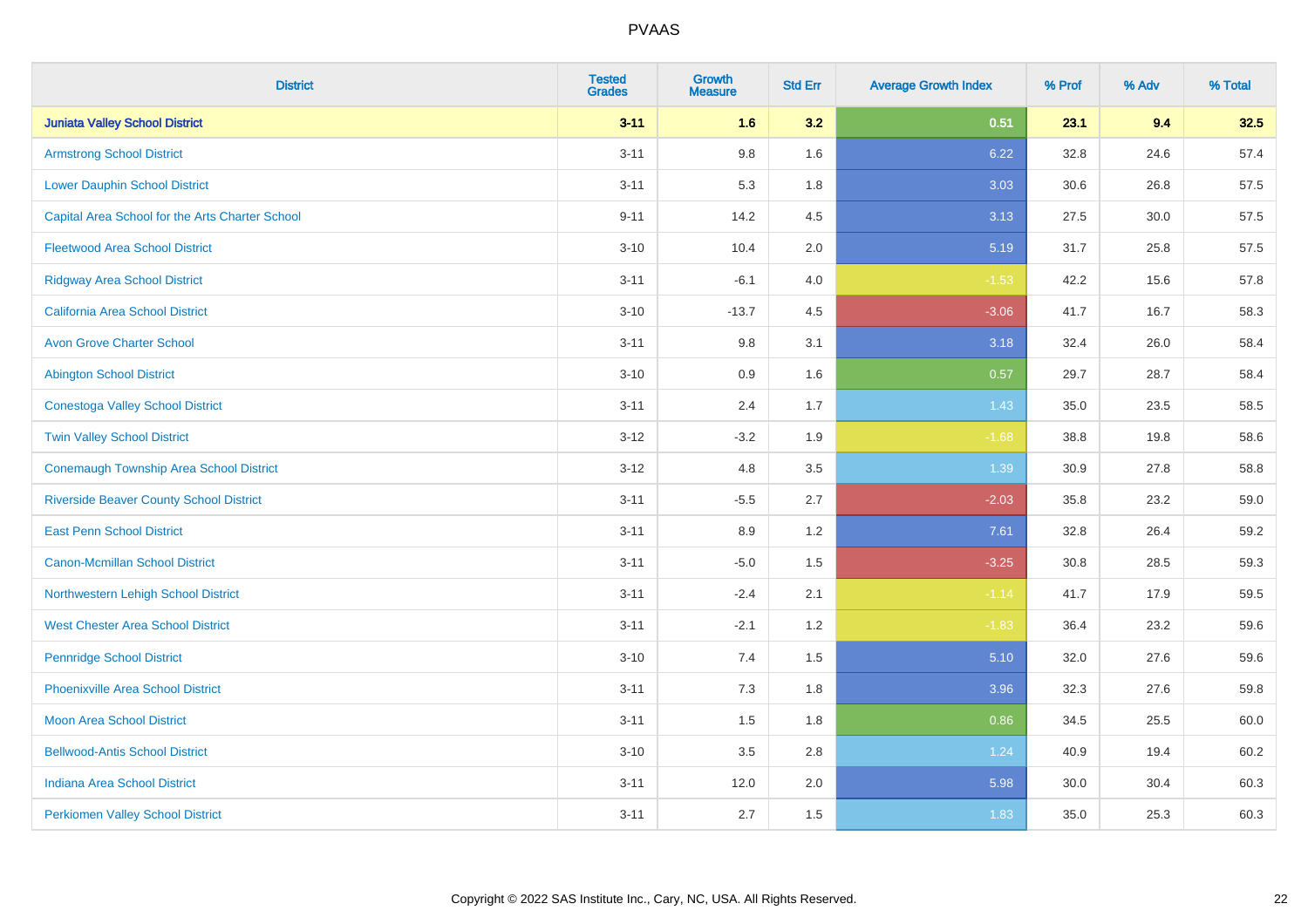| <b>District</b>                             | <b>Tested</b><br><b>Grades</b> | <b>Growth</b><br><b>Measure</b> | <b>Std Err</b> | <b>Average Growth Index</b> | % Prof | % Adv | % Total |
|---------------------------------------------|--------------------------------|---------------------------------|----------------|-----------------------------|--------|-------|---------|
| <b>Juniata Valley School District</b>       | $3 - 11$                       | 1.6                             | 3.2            | 0.51                        | 23.1   | 9.4   | 32.5    |
| <b>Plum Borough School District</b>         | $3 - 11$                       | $-9.4$                          | 2.4            | $-3.98$                     | 32.9   | 27.4  | 60.4    |
| <b>Cocalico School District</b>             | $3 - 11$                       | 12.3                            | 1.9            | 6.48                        | 28.2   | 32.3  | 60.5    |
| <b>Conewago Valley School District</b>      | $3 - 12$                       | 7.6                             | 1.7            | 4.46                        | 41.3   | 19.4  | 60.6    |
| <b>Brookville Area School District</b>      | $3 - 11$                       | 6.8                             | 3.1            | 2.19                        | 46.1   | 14.6  | 60.7    |
| Pennsylvania Leadership Charter School      | $3 - 11$                       | 8.0                             | 1.9            | 4.22                        | 33.1   | 27.8  | 60.9    |
| <b>Richland School District</b>             | $3 - 11$                       | $-6.9$                          | 2.6            | $-2.63$                     | 40.1   | 20.9  | 61.0    |
| <b>Hermitage School District</b>            | $3 - 12$                       | 14.0                            | 2.5            | 5.59                        | 34.0   | 27.0  | 61.0    |
| <b>Owen J Roberts School District</b>       | $3 - 11$                       | $-3.5$                          | 1.5            | $-2.27$                     | 36.8   | 24.4  | 61.2    |
| <b>Garnet Valley School District</b>        | $3 - 10$                       | 0.2                             | 1.7            | 0.13                        | 34.9   | 26.4  | 61.3    |
| <b>Oley Valley School District</b>          | $3 - 11$                       | 1.4                             | 2.4            | 0.56                        | 37.4   | 23.9  | 61.4    |
| <b>Jenkintown School District</b>           | $3 - 11$                       | $-7.9$                          | 4.1            | $-1.92$                     | 34.1   | 27.3  | 61.4    |
| <b>Evergreen Community Charter School</b>   | $6 - 11$                       | $-1.1$                          | 4.7            | $-0.23$                     | 34.6   | 26.9  | 61.5    |
| <b>Manheim Township School District</b>     | $3 - 12$                       | 10.9                            | 1.5            | 7.51                        | 30.9   | 31.0  | 61.9    |
| <b>Parkland School District</b>             | $3 - 11$                       | $-3.7$                          | 1.2            | $-3.17$                     | 31.4   | 30.6  | 62.0    |
| West Jefferson Hills School District        | $3 - 11$                       | 1.9                             | 1.9            | 0.99                        | 34.8   | 27.3  | 62.1    |
| <b>Downingtown Area School District</b>     | $3 - 11$                       | 4.4                             | 1.1            | 4.06                        | 30.1   | 32.0  | 62.2    |
| <b>Coudersport Area School District</b>     | $3 - 11$                       | 14.8                            | 3.4            | 4.33                        | 34.7   | 28.0  | 62.7    |
| <b>Central Columbia School District</b>     | $3 - 12$                       | 0.3                             | 2.3            | 0.12                        | 25.4   | 37.6  | 63.0    |
| <b>Haverford Township School District</b>   | $3 - 11$                       | 1.4                             | 1.4            | 1.05                        | 36.7   | 26.3  | 63.0    |
| <b>Manheim Central School District</b>      | $3 - 11$                       | 12.8                            | 2.0            | 6.52                        | 27.8   | 35.4  | 63.2    |
| <b>Tuscarora School District</b>            | $3 - 11$                       | 13.4                            | 2.2            | 6.20                        | 37.1   | 26.3  | 63.4    |
| <b>North Clarion County School District</b> | $3 - 12$                       | 3.4                             | 4.1            | 0.83                        | 45.0   | 18.8  | 63.8    |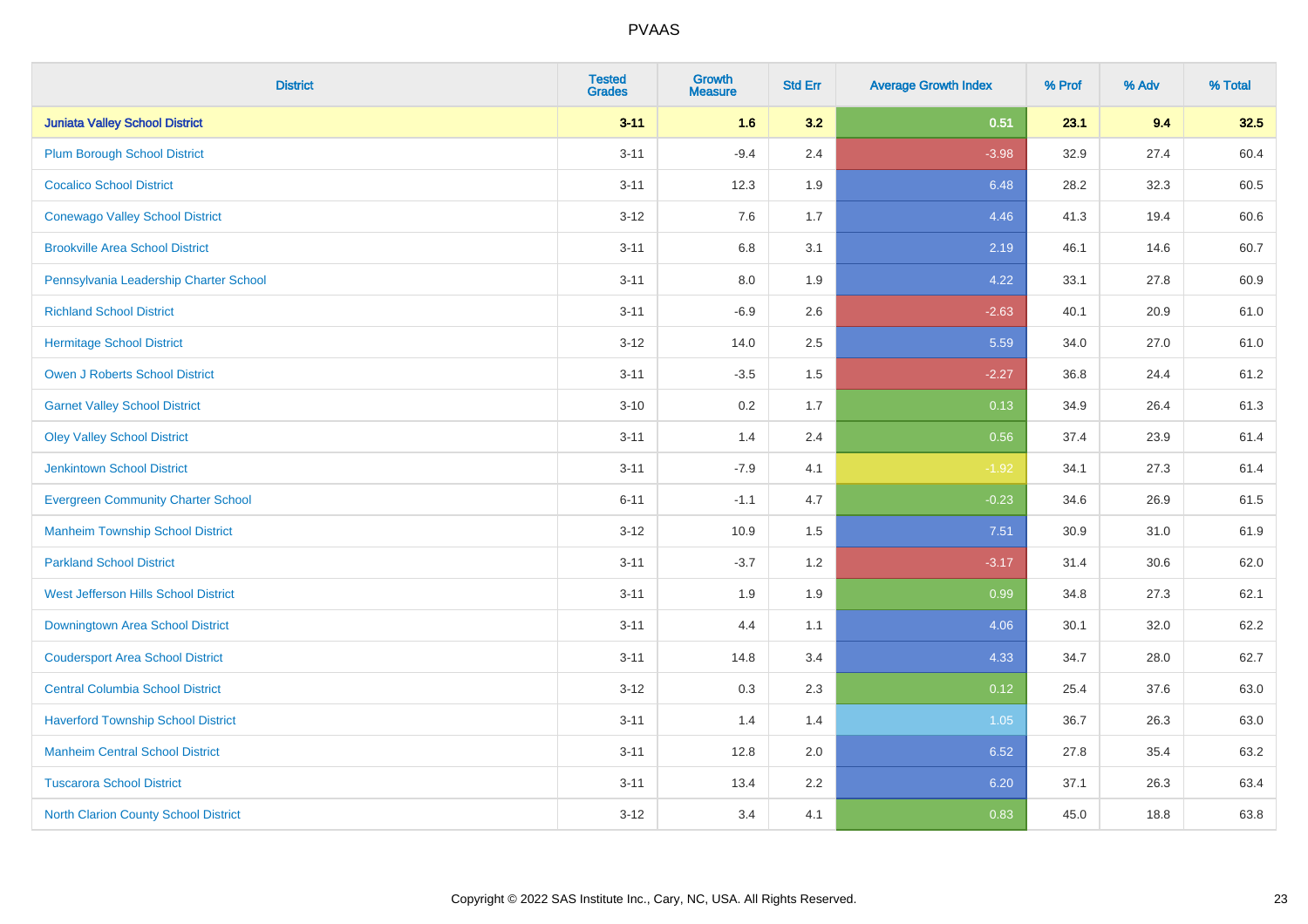| <b>District</b>                           | <b>Tested</b><br><b>Grades</b> | <b>Growth</b><br><b>Measure</b> | <b>Std Err</b> | <b>Average Growth Index</b> | % Prof | % Adv | % Total |
|-------------------------------------------|--------------------------------|---------------------------------|----------------|-----------------------------|--------|-------|---------|
| <b>Juniata Valley School District</b>     | $3 - 11$                       | 1.6                             | 3.2            | 0.51                        | 23.1   | 9.4   | 32.5    |
| <b>Greenwood School District</b>          | $3 - 11$                       | 11.3                            | 3.6            | 3.14                        | 31.2   | 32.8  | 63.9    |
| <b>Elizabethtown Area School District</b> | $3 - 12$                       | 7.1                             | 1.7            | 4.19                        | 36.4   | 27.6  | 64.0    |
| <b>Warwick School District</b>            | $3 - 11$                       | 21.7                            | 1.8            | 11.76                       | 27.7   | 36.3  | 64.0    |
| <b>Sharpsville Area School District</b>   | $3 - 11$                       | 3.8                             | 3.7            | 1.04                        | 41.1   | 23.2  | 64.3    |
| <b>Benton Area School District</b>        | $3 - 10$                       | 8.1                             | 4.0            | 2.01                        | 35.7   | 28.6  | 64.3    |
| <b>Upper Dauphin Area School District</b> | $3 - 11$                       | 16.5                            | 5.1            | 3.26                        | 37.5   | 26.8  | 64.3    |
| <b>West Allegheny School District</b>     | $3 - 12$                       | 8.6                             | 2.0            | 4.34                        | 37.3   | 27.2  | 64.5    |
| <b>Millcreek Township School District</b> | $3 - 11$                       | 9.1                             | 1.4            | 6.61                        | 34.5   | 30.1  | 64.6    |
| <b>Upper Dublin School District</b>       | $3 - 12$                       | 2.1                             | 1.8            | 1.19                        | 34.7   | 30.0  | 64.7    |
| <b>North Pocono School District</b>       | $3 - 11$                       | 13.1                            | 3.7            | 3.54                        | 31.4   | 33.3  | 64.7    |
| <b>Rose Tree Media School District</b>    | $3 - 10$                       | $-2.8$                          | 2.1            | $-1.33$                     | 35.2   | 29.6  | 64.8    |
| <b>Franklin Regional School District</b>  | $3 - 11$                       | 11.3                            | 1.8            | 6.13                        | 30.0   | 35.0  | 65.0    |
| <b>Norwin School District</b>             | $3 - 11$                       | $-1.1$                          | 1.6            | $-0.70$                     | 37.7   | 27.6  | 65.2    |
| <b>Pennsbury School District</b>          | $3 - 11$                       | 5.6                             | 1.3            | 4.38                        | 37.7   | 27.7  | 65.4    |
| <b>Abington Heights School District</b>   | $3 - 11$                       | 6.7                             | 1.7            | 4.00                        | 33.8   | 31.7  | 65.5    |
| <b>Saucon Valley School District</b>      | $3 - 11$                       | 18.9                            | 2.2            | 8.48                        | 26.0   | 39.6  | 65.6    |
| <b>Tyrone Area School District</b>        | $3 - 12$                       | 29.2                            | 2.3            | 12.86                       | 36.6   | 29.1  | 65.7    |
| <b>Seneca Valley School District</b>      | $3 - 11$                       | 0.8                             | 1.4            | 0.54                        | 40.6   | 25.2  | 65.8    |
| <b>Quaker Valley School District</b>      | $3 - 11$                       | 12.2                            | 2.5            | 4.90                        | 39.5   | 26.4  | 65.9    |
| <b>West Branch Area School District</b>   | $3 - 11$                       | 17.0                            | 3.3            | 5.20                        | 47.1   | 19.1  | 66.2    |
| <b>North Penn School District</b>         | $3 - 11$                       | 17.6                            | 1.0            | 17.53                       | 30.8   | 35.7  | 66.4    |
| <b>Montrose Area School District</b>      | $3 - 10$                       | 12.3                            | 2.8            | 4.41                        | 37.8   | 28.9  | 66.7    |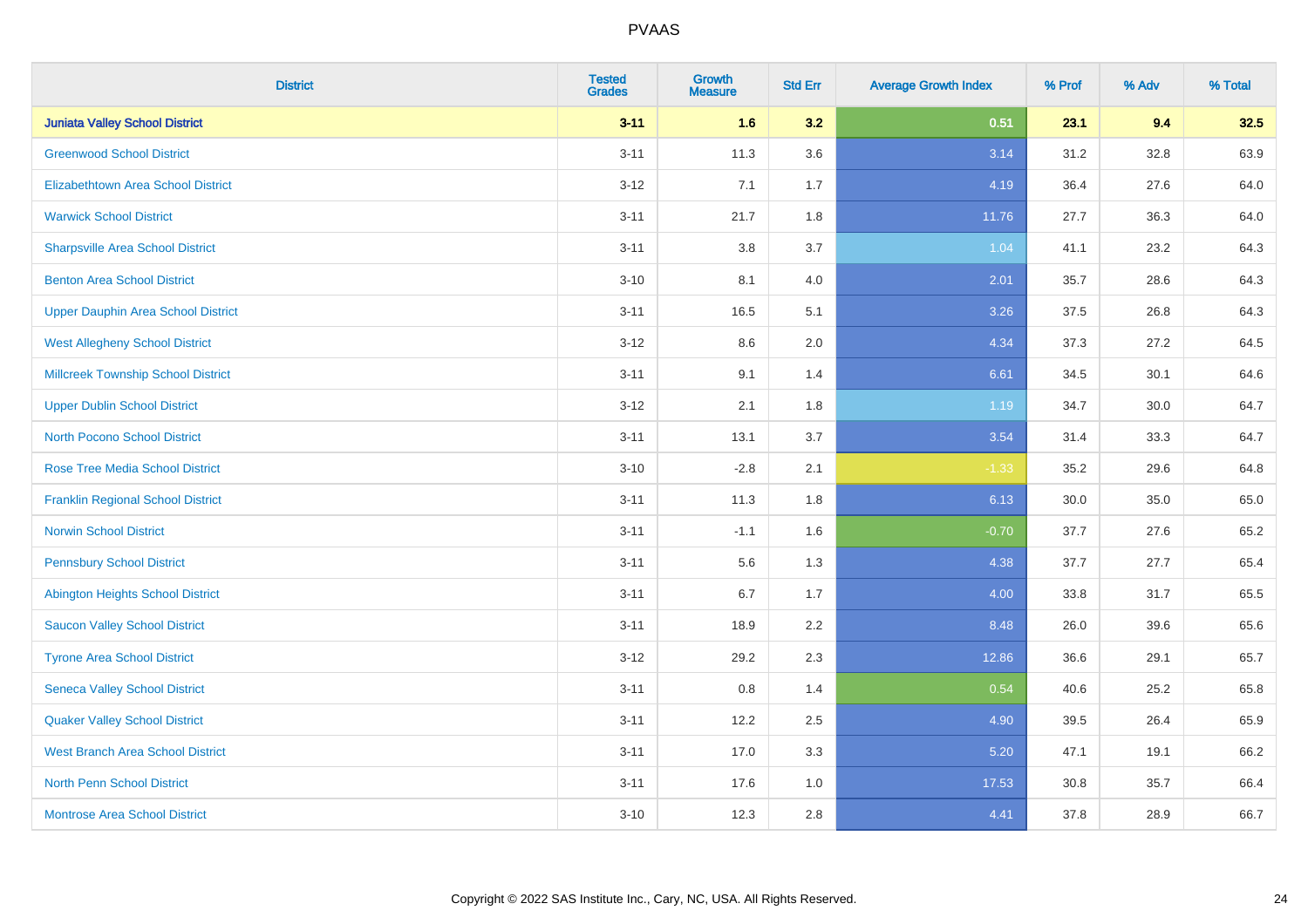| <b>District</b>                               | <b>Tested</b><br><b>Grades</b> | <b>Growth</b><br><b>Measure</b> | <b>Std Err</b> | <b>Average Growth Index</b> | % Prof | % Adv | % Total |
|-----------------------------------------------|--------------------------------|---------------------------------|----------------|-----------------------------|--------|-------|---------|
| <b>Juniata Valley School District</b>         | $3 - 11$                       | 1.6                             | 3.2            | 0.51                        | 23.1   | 9.4   | 32.5    |
| <b>Pequea Valley School District</b>          | $3 - 11$                       | 18.0                            | 3.1            | 5.74                        | 29.2   | 37.5  | 66.7    |
| <b>Hempfield School District</b>              | $3 - 11$                       | 13.4                            | 1.3            | 10.53                       | 29.9   | 36.8  | 66.7    |
| <b>Southern York County School District</b>   | $3 - 11$                       | 15.5                            | 1.8            | 8.48                        | 37.6   | 29.2  | 66.8    |
| <b>Upper Merion Area School District</b>      | $3 - 11$                       | 14.0                            | 2.0            | 7.15                        | 34.4   | 32.6  | 67.0    |
| <b>Avon Grove School District</b>             | $3 - 10$                       | 7.6                             | 1.4            | 5.29                        | 33.7   | 33.2  | 67.0    |
| <b>Southern Lehigh School District</b>        | $3 - 11$                       | $-4.1$                          | 2.1            | $-1.94$                     | 39.3   | 28.0  | 67.2    |
| <b>Freeport Area School District</b>          | $3 - 10$                       | $-0.2$                          | 2.1            | $-0.10$                     | 37.4   | 29.8  | 67.2    |
| <b>Great Valley School District</b>           | $3 - 11$                       | 5.4                             | 2.0            | 2.77                        | 33.8   | 33.5  | 67.3    |
| <b>Council Rock School District</b>           | $3 - 11$                       | 13.5                            | 1.1            | 12.27                       | 32.0   | 35.4  | 67.4    |
| <b>Bethel Park School District</b>            | $3 - 11$                       | $-4.4$                          | 1.7            | $-2.62$                     | 40.1   | 27.3  | 67.4    |
| <b>Littlestown Area School District</b>       | $3 - 11$                       | 28.7                            | 2.4            | 11.83                       | 38.4   | 29.3  | 67.7    |
| Lampeter-Strasburg School District            | $3 - 12$                       | 11.0                            | 1.9            | 5.69                        | 35.4   | 32.3  | 67.7    |
| <b>Springfield Township School District</b>   | $3 - 11$                       | $-3.9$                          | 3.1            | $-1.27$                     | 37.2   | 30.8  | 68.1    |
| <b>Clearfield Area School District</b>        | $3 - 10$                       | $-1.3$                          | 3.7            | $-0.34$                     | 43.9   | 24.6  | 68.4    |
| <b>Delaware Valley School District</b>        | $3 - 11$                       | 15.7                            | 1.6            | 9.62                        | 36.7   | 32.1  | 68.8    |
| <b>Mars Area School District</b>              | $3 - 10$                       | 6.6                             | 1.9            | 3.45                        | 36.7   | 32.4  | 69.1    |
| <b>Berlin Brothersvalley School District</b>  | $3 - 11$                       | 19.6                            | 4.0            | 4.93                        | 28.3   | 41.3  | 69.6    |
| <b>Methacton School District</b>              | $3 - 11$                       | 11.0                            | 1.6            | 6.94                        | 36.0   | 33.6  | 69.6    |
| <b>Souderton Area School District</b>         | $3 - 11$                       | 18.5                            | 1.4            | 12.86                       | 39.2   | 31.2  | 70.4    |
| <b>Wallingford-Swarthmore School District</b> | $3 - 10$                       | 5.0                             | 2.2            | 2.25                        | 33.3   | 37.1  | 70.4    |
| South Fayette Township School District        | $3 - 11$                       | 6.0                             | 1.8            | 3.33                        | 32.2   | 38.3  | 70.5    |
| <b>Cumberland Valley School District</b>      | $3 - 12$                       | 18.6                            | 1.2            | 15.79                       | 31.3   | 39.2  | 70.5    |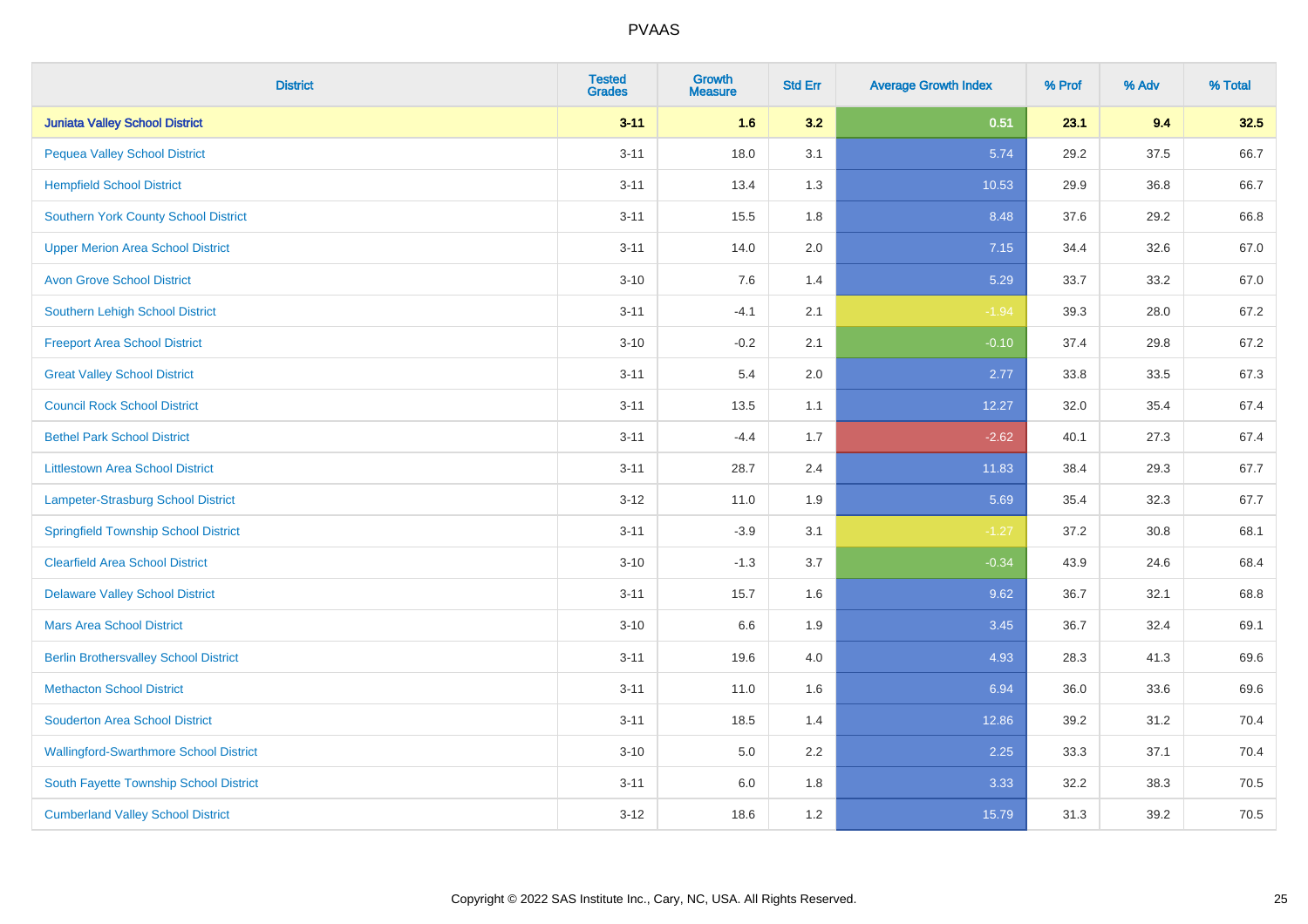| <b>District</b>                                 | <b>Tested</b><br><b>Grades</b> | <b>Growth</b><br><b>Measure</b> | <b>Std Err</b> | <b>Average Growth Index</b> | % Prof | % Adv | % Total |
|-------------------------------------------------|--------------------------------|---------------------------------|----------------|-----------------------------|--------|-------|---------|
| <b>Juniata Valley School District</b>           | $3 - 11$                       | 1.6                             | 3.2            | 0.51                        | 23.1   | 9.4   | 32.5    |
| <b>Oswayo Valley School District</b>            | $3 - 12$                       | 9.9                             | 5.1            | 1.93                        | 26.5   | 44.1  | 70.6    |
| <b>Colonial School District</b>                 | $3 - 11$                       | 22.1                            | 1.6            | 13.55                       | 27.2   | 43.5  | 70.6    |
| <b>Tredyffrin-Easttown School District</b>      | $3 - 10$                       | 8.7                             | 2.4            | 3.57                        | 35.2   | 35.8  | 71.0    |
| <b>Dallastown Area School District</b>          | $3 - 11$                       | 19.9                            | 1.4            | 14.14                       | 36.8   | 34.2  | 71.0    |
| <b>Radnor Township School District</b>          | $3 - 12$                       | 7.5                             | 1.9            | 4.03                        | 33.0   | 38.3  | 71.3    |
| <b>Lower Moreland Township School District</b>  | $3 - 11$                       | 8.7                             | 2.0            | 4.35                        | 38.2   | 33.2  | 71.4    |
| <b>Eastern Lancaster County School District</b> | $3 - 12$                       | 2.9                             | 3.2            | 0.91                        | 35.2   | 36.4  | 71.6    |
| <b>Lewisburg Area School District</b>           | $3 - 11$                       | 1.7                             | 2.4            | 0.72                        | 35.9   | 35.9  | 71.8    |
| <b>Loyalsock Township School District</b>       | $3-12$                         | 26.7                            | 2.7            | 9.92                        | 36.8   | 35.1  | 71.9    |
| <b>Penn-Trafford School District</b>            | $3 - 11$                       | 2.9                             | 1.8            | 1.68                        | 46.3   | 26.2  | 72.5    |
| Palmyra Area School District                    | $3 - 11$                       | 16.2                            | 1.8            | 9.02                        | 38.8   | 34.0  | 72.8    |
| North Allegheny School District                 | $3 - 11$                       | 18.0                            | 1.3            | 14.25                       | 30.5   | 42.9  | 73.4    |
| <b>Camp Hill School District</b>                | $3 - 12$                       | 20.7                            | 2.9            | 7.00                        | 32.3   | 41.4  | 73.7    |
| <b>Marple Newtown School District</b>           | $3 - 11$                       | 20.6                            | 2.3            | 8.95                        | 31.1   | 42.7  | 73.8    |
| <b>Wayne Highlands School District</b>          | $3 - 11$                       | 22.5                            | 2.5            | 9.16                        | 33.8   | 40.4  | 74.2    |
| Fox Chapel Area School District                 | $3 - 11$                       | 17.6                            | 1.9            | 9.47                        | 22.9   | 52.0  | 74.9    |
| <b>Harbor Creek School District</b>             | $3 - 11$                       | 13.4                            | 2.3            | 5.80                        | 34.5   | 40.7  | 75.2    |
| <b>Spring-Ford Area School District</b>         | $3 - 11$                       | 16.6                            | 1.2            | 14.02                       | 30.4   | 45.3  | 75.7    |
| <b>Central Bucks School District</b>            | $3 - 11$                       | 15.5                            | 0.9            | 17.94                       | 34.8   | 41.4  | 76.2    |
| <b>Upper Saint Clair School District</b>        | $3 - 11$                       | 13.8                            | 1.8            | 7.86                        | 32.2   | 44.5  | 76.7    |
| <b>Fairview School District</b>                 | $3 - 11$                       | 8.3                             | 2.4            | 3.43                        | 41.9   | 34.9  | 76.7    |
| <b>Peters Township School District</b>          | $3 - 11$                       | 14.1                            | 1.7            | 8.16                        | 35.2   | 41.6  | 76.8    |